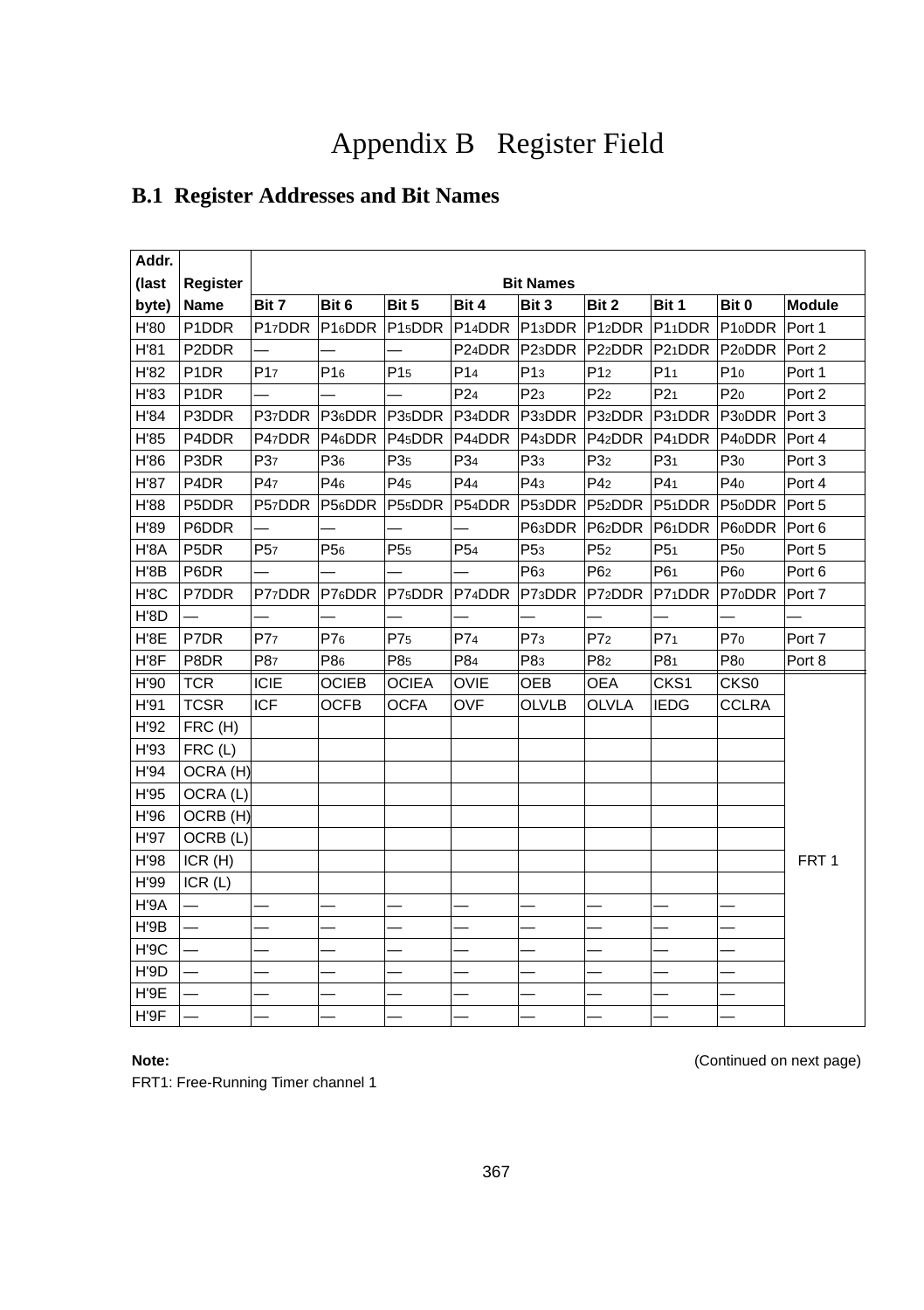| Addr. |                          |            |              |              |             |                  |              |             |              |                  |
|-------|--------------------------|------------|--------------|--------------|-------------|------------------|--------------|-------------|--------------|------------------|
| (last | Register                 |            |              |              |             | <b>Bit Names</b> |              |             |              |                  |
| byte) | <b>Name</b>              | Bit 7      | Bit 6        | Bit 5        | Bit 4       | Bit 3            | Bit 2        | Bit 1       | Bit 0        | <b>Module</b>    |
| H'A0  | <b>TCR</b>               | ICIE       | <b>OCIEB</b> | <b>OCIEA</b> | <b>OVIE</b> | OEB              | <b>OEA</b>   | CKS1        | CKS0         |                  |
| H'A1  | <b>TCSR</b>              | <b>ICF</b> | <b>OCFB</b>  | <b>OCFA</b>  | <b>OVF</b>  | <b>OLVLB</b>     | <b>OLVLA</b> | <b>IEDG</b> | <b>CCLRA</b> |                  |
| H'AD  | FRC (H)                  |            |              |              |             |                  |              |             |              |                  |
| H'AA  | FRC(L)                   |            |              |              |             |                  |              |             |              |                  |
| H'AA  | OCRA (H)                 |            |              |              |             |                  |              |             |              |                  |
| H'AS  | OCRA (L)                 |            |              |              |             |                  |              |             |              |                  |
| H'A6  | OCRB (H)                 |            |              |              |             |                  |              |             |              |                  |
| H'A7  | OCRB (L)                 |            |              |              |             |                  |              |             |              |                  |
| H'A8  | ICR(H)                   |            |              |              |             |                  |              |             |              | FRT <sub>2</sub> |
| H'A9  | ICR(L)                   |            |              |              |             |                  |              |             |              |                  |
| H'AA  | $\overline{\phantom{0}}$ |            |              |              |             |                  |              |             |              |                  |
| H'AB  | $\equiv$                 |            |              |              |             |                  |              |             |              |                  |
| H'AC  |                          |            |              |              |             |                  |              |             |              |                  |
| H'AD  |                          |            |              |              |             |                  |              |             |              |                  |
| H'AE  | $\equiv$                 |            |              |              |             |                  |              |             |              |                  |
| H'AF  |                          |            |              |              |             |                  |              |             |              |                  |
| H'BO  | <b>TCR</b>               | ICIE       | <b>OCIEB</b> | <b>OCIEA</b> | OVIE        | OEB              | <b>OEA</b>   | CKS1        | CKS0         |                  |
| H'B1  | <b>TCSR</b>              | <b>ICF</b> | <b>OCFB</b>  | <b>OCFA</b>  | <b>OVF</b>  | <b>OLVLB</b>     | <b>OLVLA</b> | <b>IEDG</b> | <b>CCLRA</b> |                  |
| H'B2  | FRC (H)                  |            |              |              |             |                  |              |             |              |                  |
| H'B3  | FRC(L)                   |            |              |              |             |                  |              |             |              |                  |
| H'B4  | OCRA (H)                 |            |              |              |             |                  |              |             |              |                  |
| H'B5  | OCRA (L)                 |            |              |              |             |                  |              |             |              |                  |
| H'B6  | OCRB (H)                 |            |              |              |             |                  |              |             |              |                  |
| H'B7  | OCRB (L)                 |            |              |              |             |                  |              |             |              |                  |
| H'B8  | ICR(H)                   |            |              |              |             |                  |              |             |              | FRT <sub>3</sub> |
| H'B9  | ICR(L)                   |            |              |              |             |                  |              |             |              |                  |
| H'BA  |                          |            |              |              |             |                  |              |             |              |                  |
| H'BB  | $\overline{\phantom{0}}$ |            |              |              |             |                  |              |             |              |                  |
| H'BC  | —                        |            |              |              |             |                  |              |             |              |                  |
| H'BD  | $\overline{\phantom{0}}$ |            |              |              |             |                  |              |             |              |                  |
| H'BE  | $\overline{\phantom{0}}$ |            |              |              |             |                  |              |             |              |                  |
| H'BF  |                          |            |              |              |             |                  |              |             |              |                  |

FRT2: Free-Running Timer channel 2

FRT3: Free-Running Timer channel 3

**Notes:** (Continued on next page)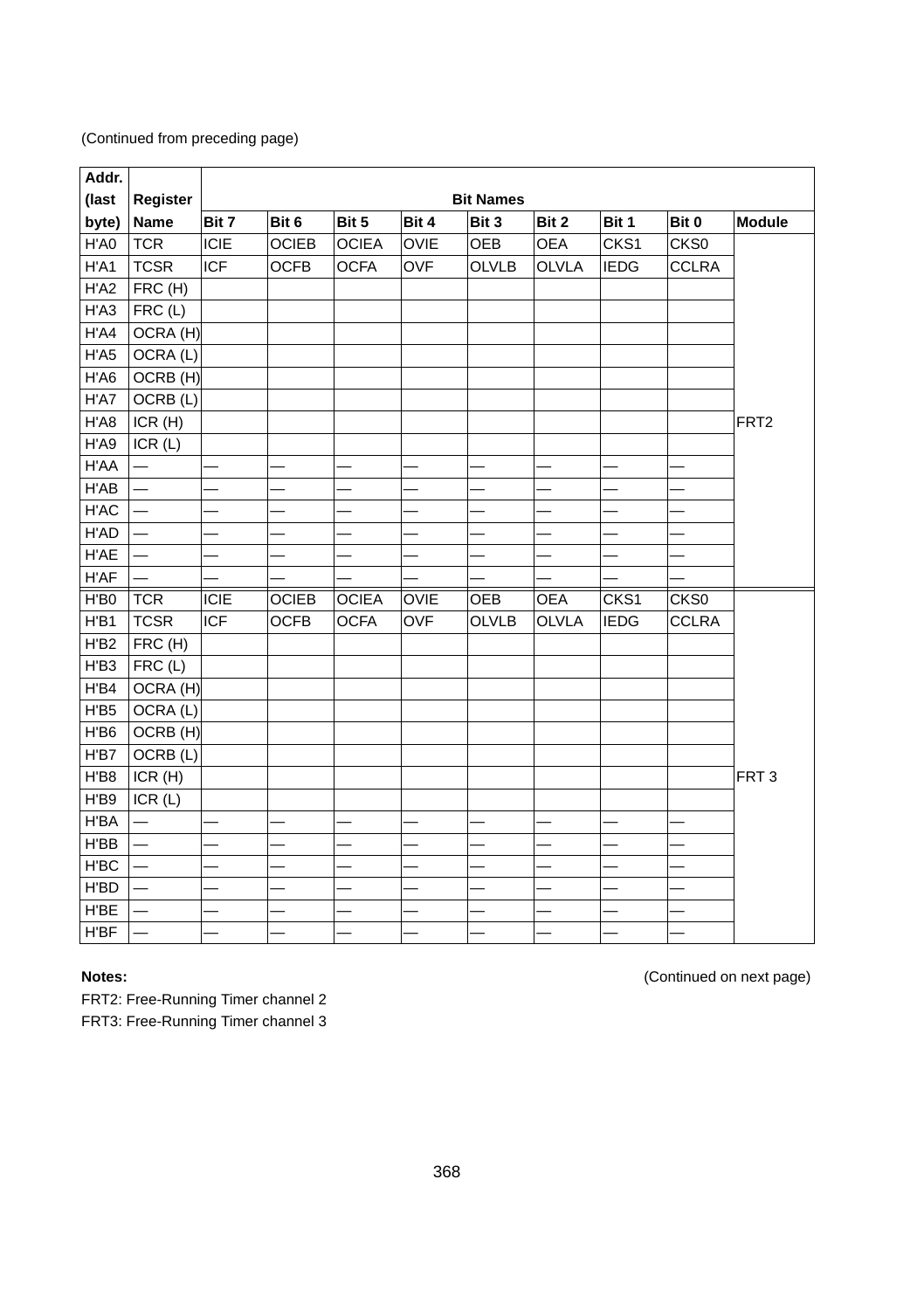| Addr.        |                          |              |              |             |            |                   |                  |                 |                 |                  |
|--------------|--------------------------|--------------|--------------|-------------|------------|-------------------|------------------|-----------------|-----------------|------------------|
| (last        | Register                 |              |              |             |            | <b>Bit Names</b>  |                  |                 |                 |                  |
| byte)        | <b>Name</b>              | Bit 7        | Bit 6        | Bit 5       | Bit 4      | Bit 3             | Bit 2            | Bit 1           | Bit 0           | <b>Module</b>    |
| H'C0         | <b>TCR</b>               | <b>OE</b>    | <b>OS</b>    |             |            |                   | CKS <sub>2</sub> | CKS1            | CKS0            |                  |
| H'C1         | <b>DTR</b>               |              |              |             |            |                   |                  |                 |                 | PWM1             |
| H'C2         | <b>TCNT</b>              |              |              |             |            |                   |                  |                 |                 |                  |
| H'C3         |                          |              |              |             |            |                   |                  |                 |                 |                  |
| H'CA         | <b>TCR</b>               | 0E           | OS           |             |            |                   | CKS <sub>2</sub> | CKS1            | CKS0            |                  |
| $H'$ C5      | <b>DTR</b>               |              |              |             |            |                   |                  |                 |                 | PWM <sub>2</sub> |
| H'C6         | <b>TCNT</b>              |              |              |             |            |                   |                  |                 |                 |                  |
| H'C7         |                          |              |              |             |            |                   |                  |                 |                 |                  |
| H'C8         | <b>TCR</b>               | <b>OE</b>    | OS           |             |            |                   | CKS <sub>2</sub> | CKS1            | CKS0            |                  |
| H'C9         | <b>DTR</b>               |              |              |             |            |                   |                  |                 |                 | PWM3             |
| <b>H'CA</b>  | <b>TCNT</b>              |              |              |             |            |                   |                  |                 |                 |                  |
| H'CB         |                          |              |              |             |            |                   |                  |                 |                 |                  |
| <b>H</b> ICC | —                        |              |              |             |            |                   |                  |                 |                 |                  |
| <b>H'CD</b>  |                          |              |              |             |            |                   |                  |                 |                 |                  |
| <b>H'CE</b>  | —                        |              |              |             |            |                   |                  |                 |                 |                  |
| <b>H'CF</b>  | $\overline{\phantom{0}}$ |              |              |             |            |                   |                  |                 |                 |                  |
| H'D0         | <b>TCR</b>               | <b>CMIEB</b> | <b>CMIEA</b> | <b>OVIE</b> | CCLR1      | CCLR <sub>0</sub> | CKS <sub>2</sub> | CKS1            | CKS0            |                  |
| H'D1         | <b>TCSR</b>              | <b>CMFB</b>  | <b>CMFA</b>  | <b>OVF</b>  |            | OS <sub>3</sub>   | OS <sub>2</sub>  | OS <sub>1</sub> | OS <sub>0</sub> |                  |
| H'D2         | <b>TCORA</b>             |              |              |             |            |                   |                  |                 |                 |                  |
| H'D3         | <b>TCORB</b>             |              |              |             |            |                   |                  |                 |                 | <b>TMR</b>       |
| H'D4         | <b>TCNT</b>              |              |              |             |            |                   |                  |                 |                 |                  |
| H'D5         | $\overline{\phantom{0}}$ |              |              |             |            |                   |                  |                 |                 |                  |
| H'D6         | $\overline{\phantom{0}}$ |              |              |             |            |                   |                  |                 |                 |                  |
| H'D7         | $\overline{\phantom{0}}$ |              |              |             |            |                   |                  |                 |                 |                  |
| H'D8         | <b>SMR</b>               | C/A          | <b>CHR</b>   | PE          | O/E        | <b>STOP</b>       |                  | CKS1            | CKS0            |                  |
| H'D9         | <b>BRR</b>               |              |              |             |            |                   |                  |                 |                 |                  |
| <b>H'DA</b>  | <b>SCR</b>               | <b>TIE</b>   | <b>RIE</b>   | <b>TE</b>   | <b>RE</b>  |                   |                  | CKE1            | CKE0            |                  |
| H'DB         | <b>TDR</b>               |              |              |             |            |                   |                  |                 |                 | SCI              |
| H'DC         | <b>SSR</b>               | <b>TDRE</b>  | <b>RDRF</b>  | <b>ORER</b> | <b>FER</b> | <b>PER</b>        |                  |                 |                 |                  |
| H'DD         | <b>RDR</b>               |              |              |             |            |                   |                  |                 |                 |                  |
| H'DE         |                          |              |              |             |            |                   |                  |                 |                 |                  |
| H'DF         |                          |              |              |             |            |                   |                  |                 |                 |                  |

PWM1: Pulse-Width Modulation timer channel 1

PWM2: Pulse-Width Modulation timer channel 2

PWM3: Pulse-Width Modulation timer channel 3

TMR: 8-Bit Timer

SCI: Serial Communication Interface

**Notes:** (Continued on next page)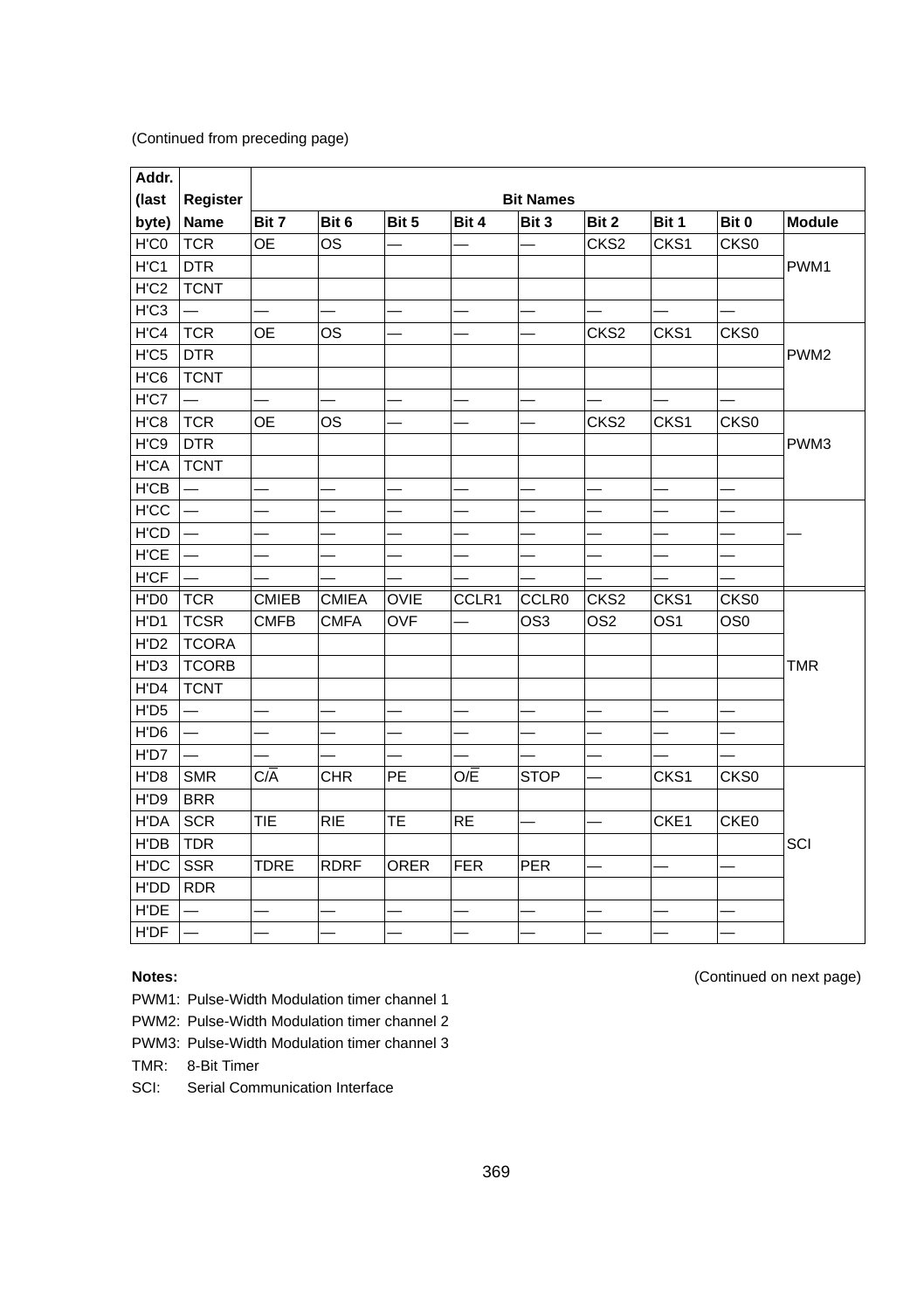| Addr. |                           |            |                 |                 |                 |                  |                  |                 |                  |               |
|-------|---------------------------|------------|-----------------|-----------------|-----------------|------------------|------------------|-----------------|------------------|---------------|
| (last | Register                  |            |                 |                 |                 | <b>Bit Names</b> |                  |                 |                  |               |
| byte) | Name                      | Bit 7      | Bit 6           | Bit 5           | Bit 4           | Bit 3            | Bit 2            | Bit 1           | Bit 0            | <b>Module</b> |
| H'E0  | ADDRA (H) AD <sub>9</sub> |            | AD <sub>8</sub> | AD <sub>7</sub> | AD <sub>6</sub> | AD <sub>5</sub>  | AD <sub>4</sub>  | AD <sub>3</sub> | AD <sub>2</sub>  |               |
| H'E1  | ADDRA $(L)$ $AD1$         |            | AD <sub>0</sub> |                 |                 |                  |                  |                 |                  |               |
| H'E2  | ADDRB (H) AD <sub>9</sub> |            | AD <sub>8</sub> | AD <sub>7</sub> | AD <sub>6</sub> | AD <sub>5</sub>  | AD <sub>4</sub>  | AD <sub>3</sub> | AD <sub>2</sub>  |               |
| H'E3  | ADDRB $(L)$ $AD1$         |            | AD <sub>0</sub> |                 |                 |                  |                  |                 |                  | A/D           |
| H'E4  | ADDRC (H) AD <sub>9</sub> |            | AD <sub>8</sub> | AD <sub>7</sub> | AD <sub>6</sub> | AD <sub>5</sub>  | AD <sub>4</sub>  | AD <sub>3</sub> | AD <sub>2</sub>  |               |
| H'E5  | ADDRC $(L)$ $AD1$         |            | AD <sub>0</sub> |                 |                 |                  |                  |                 |                  |               |
| H'E6  | ADDRD (H) AD <sub>9</sub> |            | AD <sub>8</sub> | AD <sub>7</sub> | AD <sub>6</sub> | AD <sub>5</sub>  | AD <sub>4</sub>  | AD <sub>3</sub> | AD <sub>2</sub>  |               |
| H'E7  | ADDRD $(L)$ AD1           |            | ADo             |                 |                 |                  |                  |                 |                  |               |
| H'E8  | <b>ADCSR</b>              | <b>ADF</b> | ADIE            | <b>ADST</b>     | <b>SCAN</b>     | <b>CKS</b>       | CH <sub>2</sub>  | CH <sub>1</sub> | CH <sub>0</sub>  |               |
| H'E9  |                           |            |                 |                 |                 |                  |                  |                 |                  |               |
| H'EA  |                           |            |                 |                 |                 |                  |                  |                 |                  |               |
| H'EB  |                           |            |                 |                 |                 |                  |                  |                 |                  |               |
| H'EC  | TCSR*                     | OVF        | WT/IT           | TME             |                 |                  | CKS <sub>2</sub> | CKS1            | CKS <sub>0</sub> | <b>WDT</b>    |
| H'ED  | TCNT*                     |            |                 |                 |                 |                  |                  |                 |                  |               |
| H'EE  |                           |            |                 |                 |                 |                  |                  |                 |                  |               |
| H'EF  |                           |            |                 |                 |                 |                  |                  |                 |                  |               |

**Notes:** (Continued on next page)

A/D: Analog-to-Digital converter

WDT: Watchdog Timer

\* Read addresses are shown. Write addresses of both TCSR and TCNT are H'FFED. See section 13.2.3, "Notes on Register Access" for details.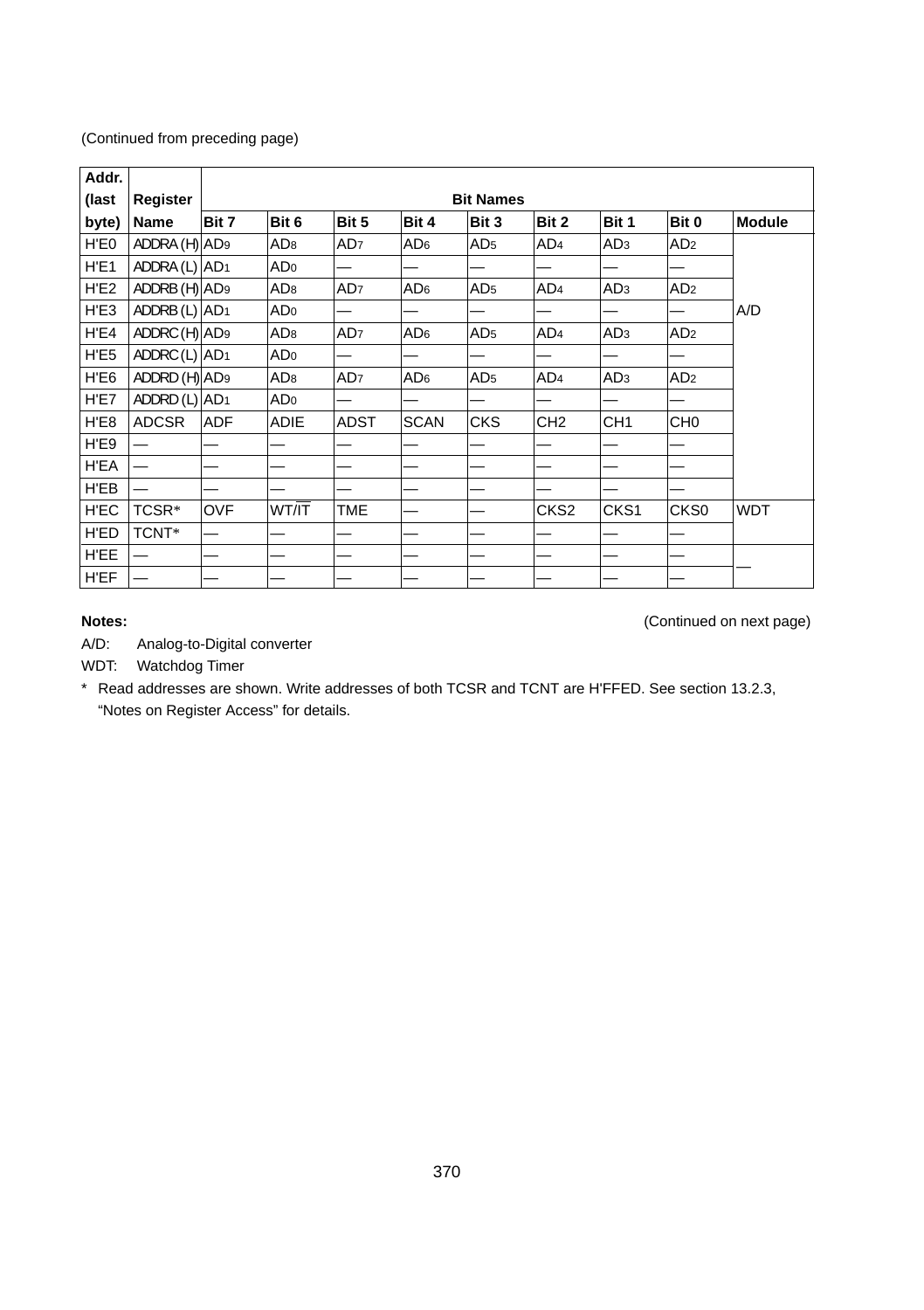| Addr.       |                   |             |                     |                     |                  |                  |                     |                   |                     |               |
|-------------|-------------------|-------------|---------------------|---------------------|------------------|------------------|---------------------|-------------------|---------------------|---------------|
| (last       | Register          |             |                     |                     |                  | <b>Bit Names</b> |                     |                   |                     |               |
| byte)       | Name              | Bit 7       | Bit 6               | Bit 5               | Bit 4            | Bit 3            | Bit 2               | Bit 1             | Bit 0               | <b>Module</b> |
| H'F0        | <b>IPRA</b>       |             |                     | IRQ <sub>0</sub>    |                  |                  |                     | IRQ <sub>1</sub>  |                     |               |
| H'F1        | <b>IPRB</b>       |             |                     | FRT <sub>1</sub>    |                  |                  |                     | FRT <sub>2</sub>  |                     |               |
| H'F2        | <b>IPRC</b>       |             |                     | FRT <sub>3</sub>    |                  |                  |                     | 8 Bit Timer       |                     |               |
| H'F3        | <b>IPRD</b>       |             |                     | SCI                 |                  |                  |                     | A/D               |                     | <b>INTC</b>   |
| H'F4        | <b>DTEA</b>       |             |                     |                     | IRQ <sub>0</sub> |                  |                     |                   | IRQ <sub>1</sub>    |               |
| H'F5        | <b>DTEB</b>       |             | OCIB <sub>1</sub>   | OCIA1               | IC <sub>11</sub> |                  | OCIB <sub>2</sub>   | OCIA <sub>2</sub> | ICI <sub>2</sub>    |               |
| H'F6        | <b>DTEC</b>       |             | OCIB <sub>3</sub>   | OCIA3               | IC <sub>13</sub> |                  |                     | <b>CMIB</b>       | <b>CMIA</b>         |               |
| H'F7        | <b>DTED</b>       |             | TXI                 | RXI                 |                  |                  |                     |                   | ADI                 |               |
| H'F8        | <b>WCR</b>        |             |                     |                     |                  | WMS1             | WMS0                | WC <sub>1</sub>   | WC0                 | <b>WSC</b>    |
| H'F9        | <b>RAMCR</b>      | <b>RAME</b> |                     |                     |                  |                  |                     |                   |                     | <b>RAM</b>    |
| H'FA        | <b>MDCR</b>       |             |                     |                     |                  |                  | MDS2                | MDS1              | MDS0                |               |
| H'FB        | <b>SBYCR</b>      | <b>SSBY</b> |                     |                     |                  |                  |                     |                   |                     |               |
| H'FC        | P <sub>1</sub> CR |             | IRQ <sub>1</sub> E  | <b>IRQ0E</b>        | <b>NMIEG</b>     | <b>BRLE</b>      |                     |                   |                     | Port 1        |
| H'FD        |                   |             |                     |                     |                  |                  |                     |                   |                     |               |
| <b>H'FE</b> | P9DDR             | P97DDR      | P <sub>96</sub> DDR | P9 <sub>5</sub> DDR | P94DDR           | P93DDR           | P <sub>92</sub> DDR | P91DDR            | P <sub>90</sub> DDR | Port 9        |
| <b>H'FF</b> | P9DR              | P97         | P <sub>96</sub>     | P <sub>95</sub>     | P94              | P <sub>93</sub>  | P <sub>92</sub>     | P9 <sub>1</sub>   | P <sub>90</sub>     |               |

# **Notes:**

 $\overline{1}$ 

INTC: Interrupt Controller

WSC: Wait State Controller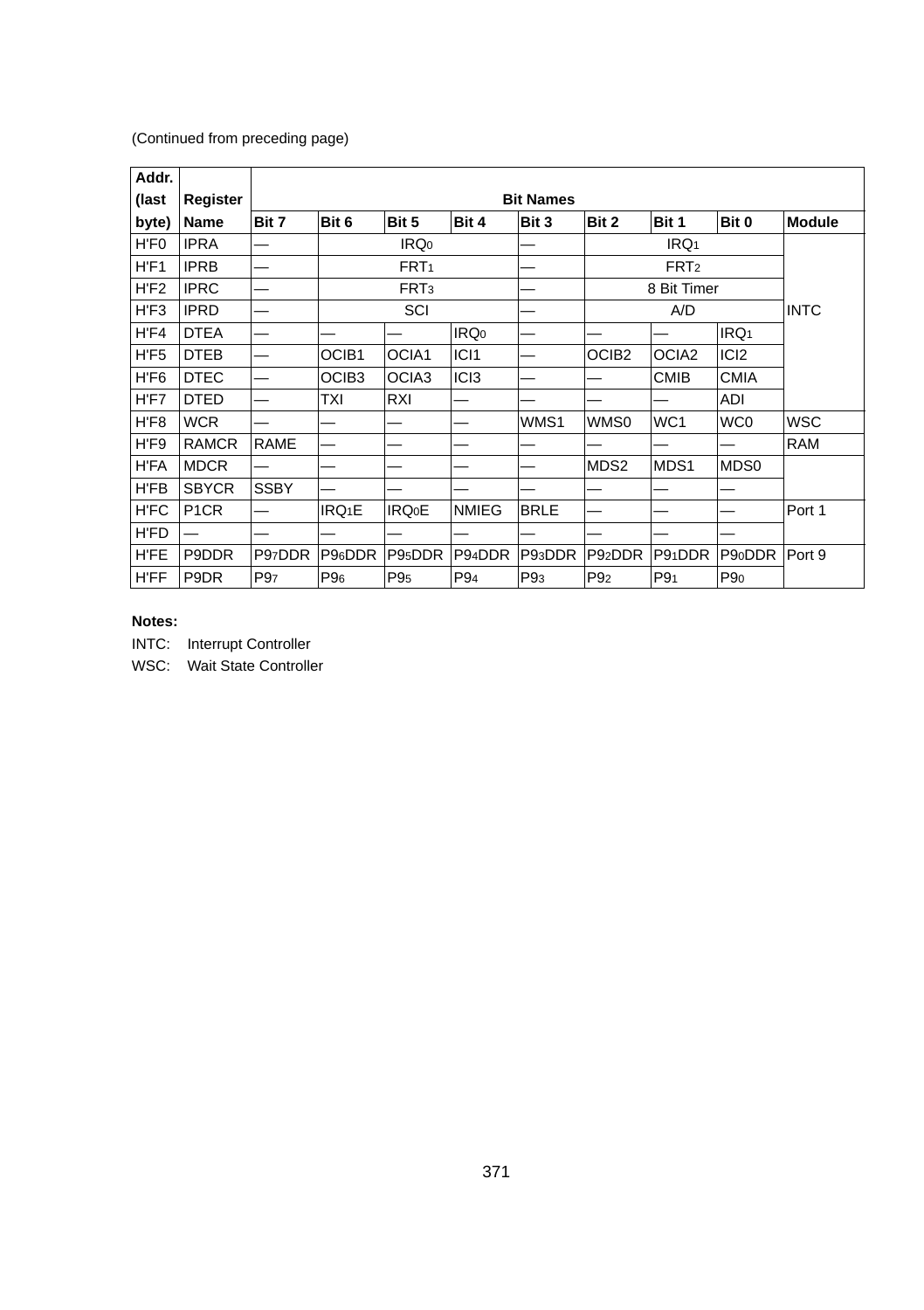# **B.2 Register Descriptions**

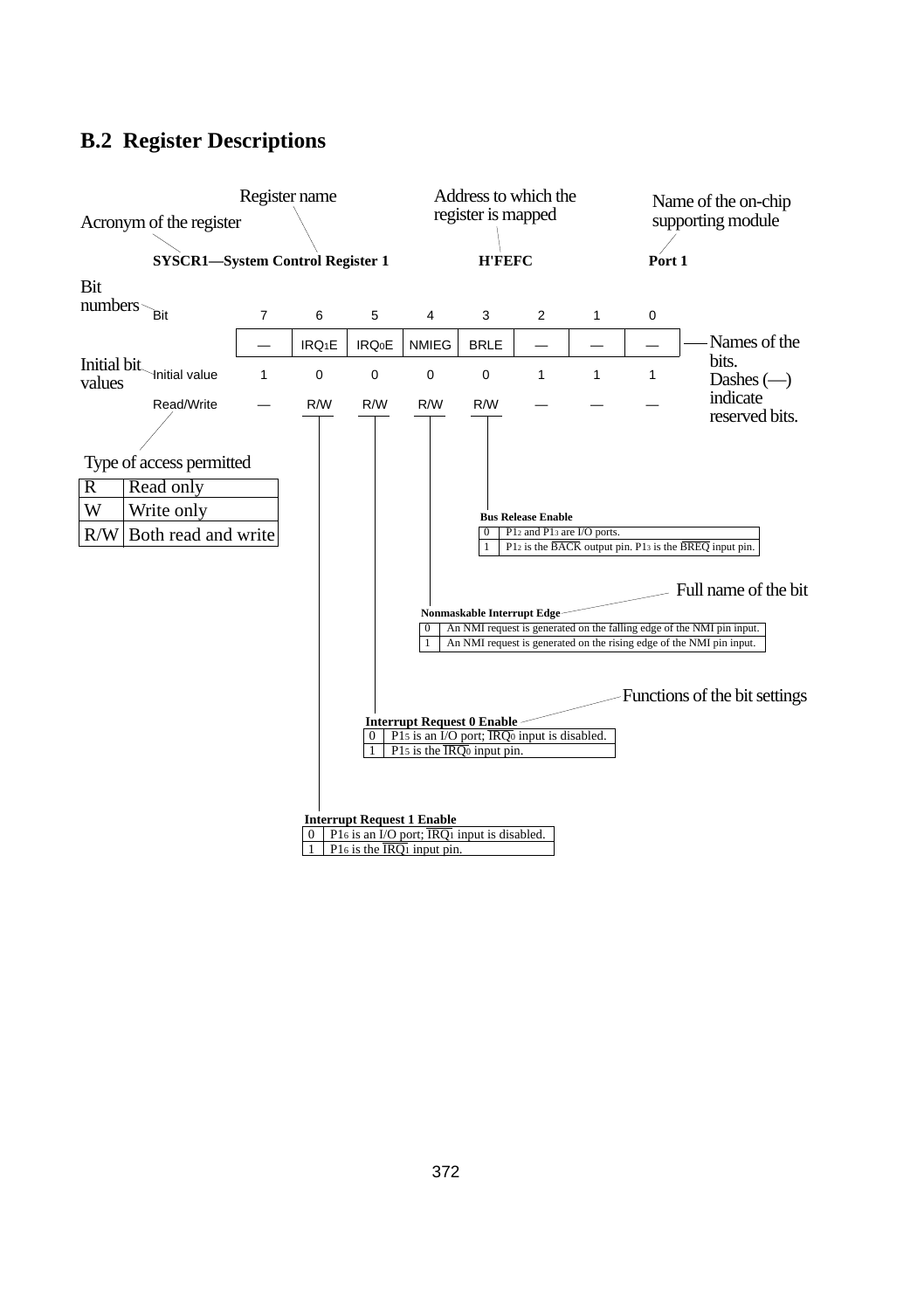# P1DDR—Port 1 Data Direction Register **H'FF80** Port 1

| Bit                       |   | 6 | 5 | 4                                                | 3                         | 2                                    |   | 0                   |
|---------------------------|---|---|---|--------------------------------------------------|---------------------------|--------------------------------------|---|---------------------|
|                           |   |   |   | P17DDR P16DDR P15DDR P14DDR P13DDR P12DDR P11DDR |                           |                                      |   | P <sub>10</sub> DDR |
| Initial value             | 0 | 0 | 0 | 0                                                | 0                         | 0                                    | 0 | 0                   |
| Read/Write                | W | W | W | W                                                | W                         | W                                    | W | W                   |
|                           |   |   |   | $\overline{0}$<br>1                              | Input port<br>Output port | <b>Port 1 Input/Output Selection</b> |   |                     |
| P1DR—Port 1 Data Register |   |   |   |                                                  | <b>H'FF82</b>             |                                      |   | Port 1              |

| Bit           |                 | 6               |                 |                 |                 |                 |                 |     |
|---------------|-----------------|-----------------|-----------------|-----------------|-----------------|-----------------|-----------------|-----|
|               | P <sub>17</sub> | P <sub>16</sub> | P <sub>15</sub> | P <sub>14</sub> | P <sub>13</sub> | P <sub>12</sub> | P <sub>11</sub> | P10 |
| Initial value |                 |                 |                 | U               |                 |                 |                 |     |
| Read/Write    | R/W             | R/W             | R/W             | R/W             | R/W             | R/W             |                 |     |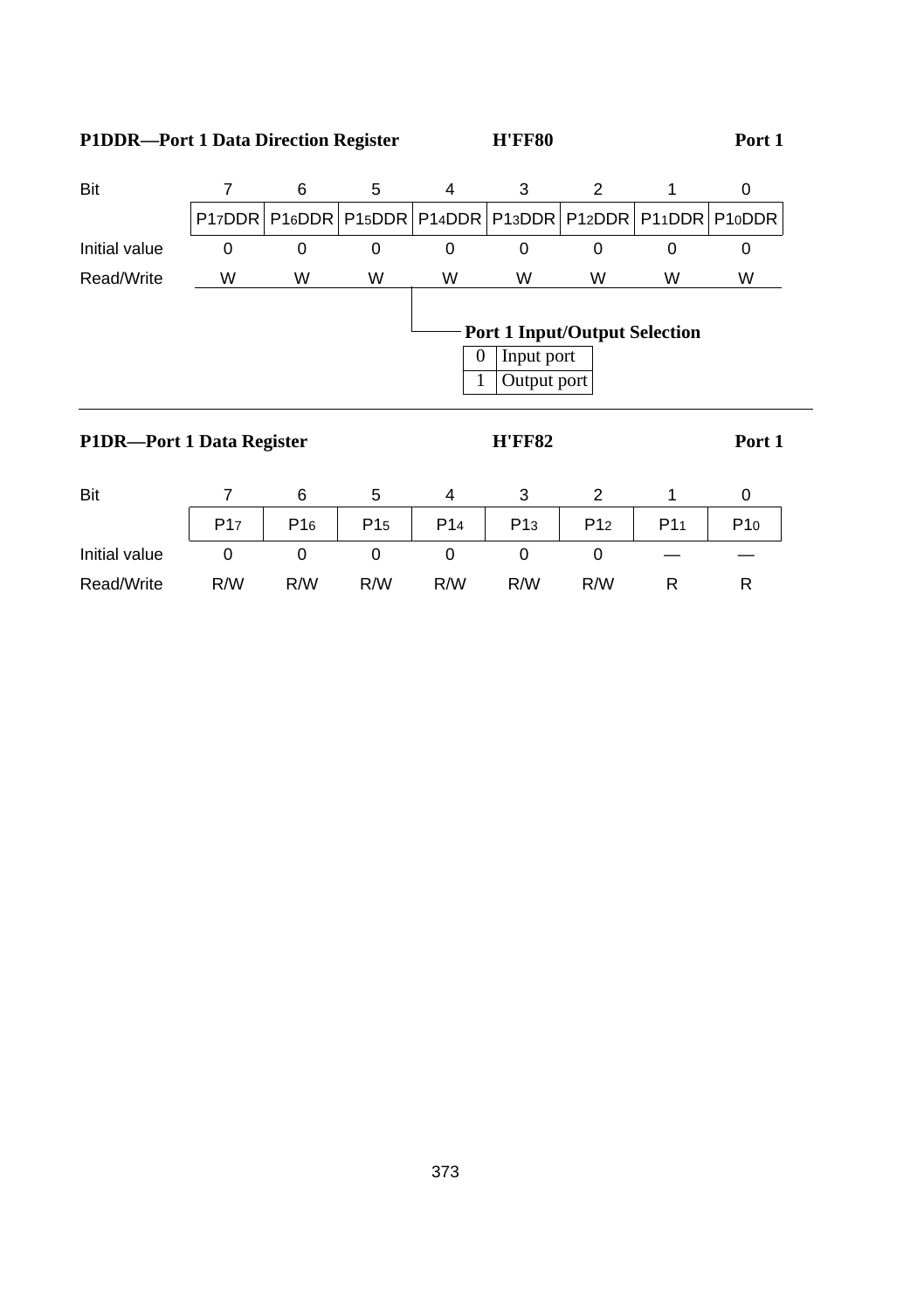

1 P16 is the input pin.

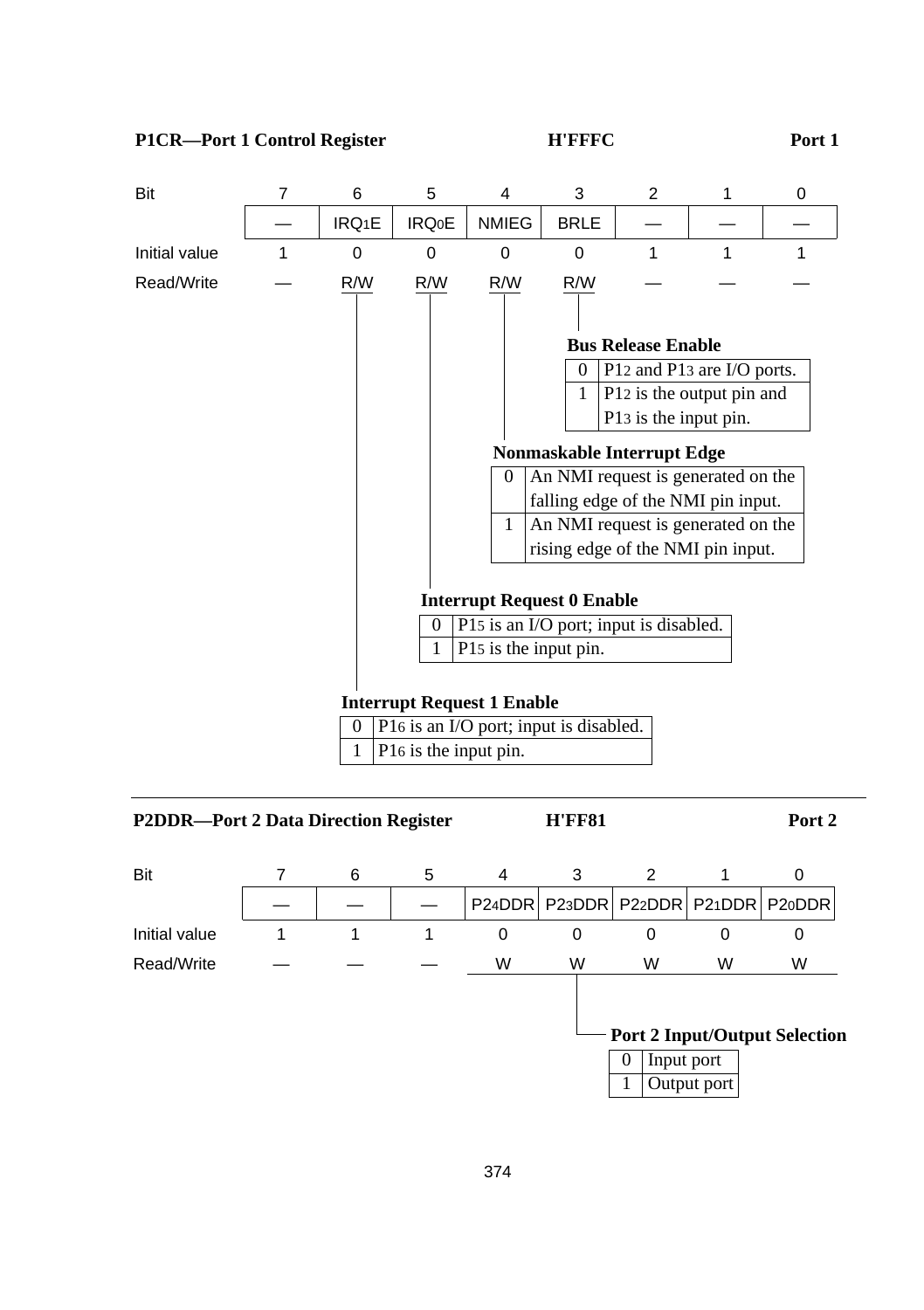# P2DR—Port 2 Data Register **H'FF83** Port 2

| Bit                                         | 7              | 6                   | 5            | 4               | 3               | $\overline{c}$                                                    | $\mathbf{1}$ | 0               |
|---------------------------------------------|----------------|---------------------|--------------|-----------------|-----------------|-------------------------------------------------------------------|--------------|-----------------|
|                                             |                |                     |              | P <sub>24</sub> | P <sub>23</sub> | P <sub>22</sub>                                                   | P21          | P <sub>20</sub> |
| Initial value                               | 1              | $\mathbf{1}$        | $\mathbf{1}$ | 0               | 0               | 0                                                                 | 0            | 0               |
| Read/Write                                  |                |                     |              | R/W             | R/W             | R/W                                                               | R/W          | R/W             |
| <b>P3DDR-Port 3 Data Direction Register</b> |                |                     |              |                 | <b>H'FF84</b>   |                                                                   |              | Port 3          |
| Bit                                         | 7              | 6                   | 5            | 4               | 3               | 2                                                                 | 1            | 0               |
|                                             | P37DDR         | P36DDR              | P35DDR       | P34DDR          | P33DDR          | P32DDR                                                            | P31DDR       | P30DDR          |
| Initial value                               | 0              | 0                   | 0            | 0               | 0               | 0                                                                 | 0            | 0               |
| Read/Write                                  | W              | W                   | W            | W               | W               | W                                                                 | W            | W               |
|                                             |                |                     |              |                 | 0<br>1          | <b>Port 3 Input/Output Selection</b><br>Input port<br>Output port |              |                 |
| P3DR-Port 3 Data Register                   |                |                     |              |                 | <b>H'FF86</b>   |                                                                   |              | Port 3          |
| Bit                                         | $\overline{7}$ | 6                   | 5            | 4               | 3               | 2                                                                 | 1            | 0               |
|                                             | P37            | P36                 | P35          | P34             | P <sub>33</sub> | P <sub>32</sub>                                                   | P31          | P <sub>30</sub> |
| Initial value                               | 0              | $\mathsf{O}\xspace$ | 0            | 0               | 0               | 0                                                                 | 0            | 0               |
| Read/Write                                  | R/W            | R/W                 | R/W          | R/W             | R/W             | R/W                                                               | R/W          | R/W             |
| <b>P4DDR-Port 4 Data Direction Register</b> |                |                     |              |                 | <b>H'FF85</b>   |                                                                   |              | Port 4          |
| Bit                                         | $\overline{7}$ | 6                   | 5            | 4               | 3               | $\overline{c}$                                                    | 1            | 0               |
|                                             | P47DDR         | P46DDR              | P45DDR       | P44DDR          | P43DDR          | P42DDR                                                            | P41DDR       | P40DDR          |
| Initial value                               | $\mathbf 0$    | $\mathbf 0$         | $\mathbf 0$  | $\mathbf 0$     | $\mathbf 0$     | $\mathbf 0$                                                       | $\mathbf 0$  | $\mathbf 0$     |
| Read/Write                                  | W              | W                   | W            | W               | W               | W                                                                 | W            | W               |
|                                             |                |                     |              |                 | 0<br>1          | <b>Port 4 Input/Output Selection</b><br>Input port<br>Output port |              |                 |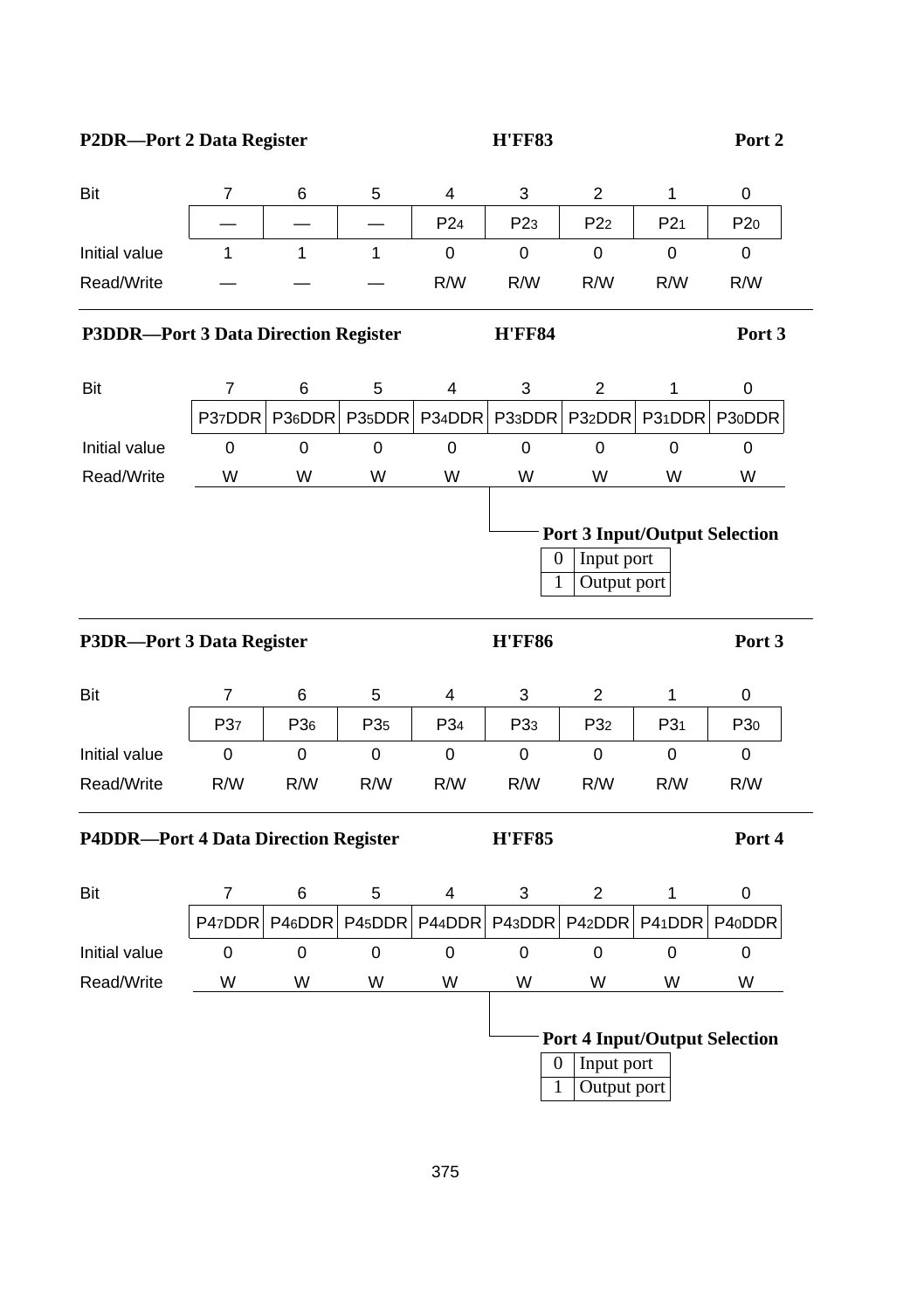| Bit                                         | $\overline{7}$  | 6               | 5               | 4               | 3                         | 2                                                                 | 1                         | 0                                    |
|---------------------------------------------|-----------------|-----------------|-----------------|-----------------|---------------------------|-------------------------------------------------------------------|---------------------------|--------------------------------------|
|                                             | P47             | P46             | P45             | P44             | P43                       | P4 <sub>2</sub>                                                   | P4 <sub>1</sub>           | P40                                  |
| Initial value                               | 0               | 0               | 0               | 0               | 0                         | 0                                                                 | 0                         | 0                                    |
| Read/Write                                  | R/W             | R/W             | R/W             | R/W             | R/W                       | R/W                                                               | R/W                       | R/W                                  |
| <b>P5DDR-Port 5 Data Direction Register</b> |                 |                 |                 |                 | <b>H'FF88</b>             |                                                                   |                           | Port 5                               |
| <b>Bit</b>                                  | 7               | 6               | 5               | 4               | $\ensuremath{\mathsf{3}}$ | $\overline{c}$                                                    | $\mathbf 1$               | 0                                    |
|                                             | P57DDR          | P56DDR          | P55DDR          | P54DDR          | P53DDR                    | P52DDR                                                            | P51DDR                    | P50DDR                               |
| Initial value                               | 0               | $\pmb{0}$       | $\pmb{0}$       | $\,0\,$         | $\mathbf 0$               | 0                                                                 | 0                         | 0                                    |
| Read/Write                                  | W               | W               | W               | W               | W                         | W                                                                 | W                         | W                                    |
|                                             |                 |                 |                 |                 | $\boldsymbol{0}$<br>1     | <b>Port 5 Input/Output Selection</b><br>Input port<br>Output port |                           |                                      |
| P5DR-Port 5 Data Register                   |                 |                 |                 |                 | H'FF8A                    |                                                                   |                           | Port 5                               |
| Bit                                         | $\overline{7}$  | 6               | 5               | 4               | 3                         | $\overline{c}$                                                    | 1                         | 0                                    |
|                                             | P <sub>57</sub> | P <sub>56</sub> | P <sub>55</sub> | P <sub>54</sub> | P <sub>53</sub>           | P <sub>52</sub>                                                   | P <sub>51</sub>           | P <sub>50</sub>                      |
| Initial value                               | $\mathbf 0$     | $\mathbf 0$     | $\mathsf 0$     | $\mathbf 0$     | $\pmb{0}$                 | $\pmb{0}$                                                         | $\mathbf 0$               | $\pmb{0}$                            |
| Read/Write                                  | R/W             | R/W             | R/W             | R/W             | R/W                       | R/W                                                               | R/W                       | R/W                                  |
| <b>P6DDR-Port 6 Data Direction Register</b> |                 |                 |                 |                 | <b>H'FF89</b>             |                                                                   |                           | Port 6                               |
| Bit                                         | 7               | 6               | 5               | 4               | 3                         | $\overline{2}$                                                    | 1                         | 0                                    |
|                                             |                 |                 |                 |                 | P63DDR                    | P62DDR                                                            | P61DDR                    | P60DDR                               |
| Initial value                               | 1               | $\mathbf{1}$    | $\mathbf{1}$    | $\mathbf{1}$    | 0                         | 0                                                                 | 0                         | 0                                    |
| Read/Write                                  |                 |                 |                 |                 | W                         | W                                                                 | W                         | W                                    |
|                                             |                 |                 |                 |                 |                           | 0<br>1                                                            | Input port<br>Output port | <b>Port 6 Input/Output Selection</b> |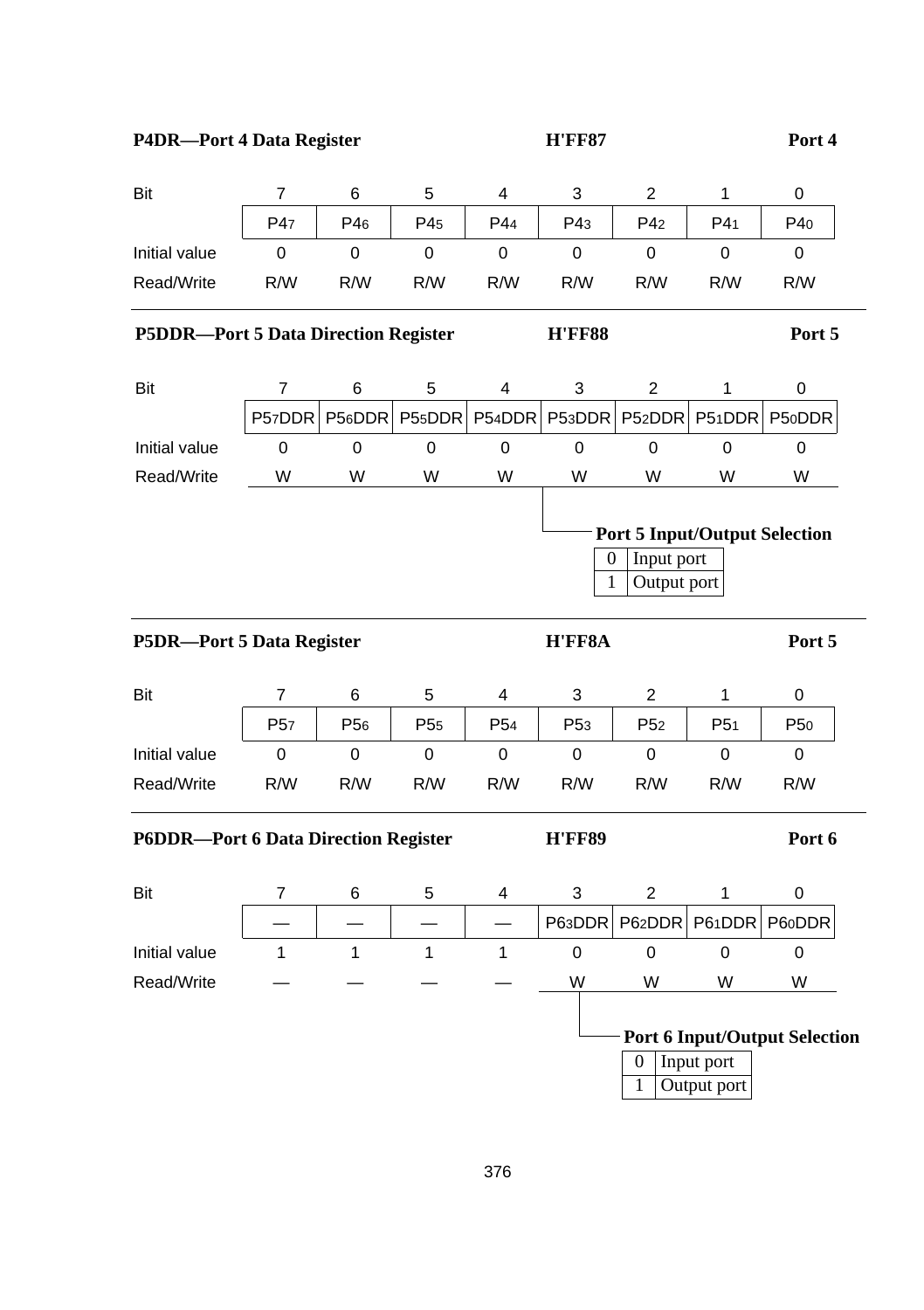# P6DR—Port 6 Data Register **H'FF8B** Port 6

| Bit                                         | $\overline{7}$ | 6            | 5         | 4            | 3           | $\overline{c}$  | 1            | $\,0\,$       |
|---------------------------------------------|----------------|--------------|-----------|--------------|-------------|-----------------|--------------|---------------|
|                                             |                |              |           |              | P63         | P <sub>62</sub> | P61          | P60           |
| Initial value                               | $\mathbf{1}$   | $\mathbf{1}$ | 1         | $\mathbf{1}$ | $\mathbf 0$ | $\mathbf 0$     | $\mathbf 0$  | $\mathbf 0$   |
| Read/Write                                  |                |              |           |              | R/W         | R/W             | R/W          | R/W           |
| <b>P7DDR-Port 7 Data Direction Register</b> |                |              |           |              | H'FF8C      |                 |              | Port 7        |
| Bit                                         | $\overline{7}$ | 6            | 5         | 4            | 3           | $\overline{2}$  | 1            | 0             |
|                                             | P77DDR         | P76DDR       | P75DDR    | P74DDR       | P73DDR      | P72DDR          |              | P71DDR P70DDR |
| Initial value                               | $\mathbf 0$    | $\Omega$     | $\Omega$  | $\mathbf 0$  | $\Omega$    | $\overline{0}$  | $\Omega$     | 0             |
| Read/Write                                  | W              | W            | W         | W            | W           | W               | W            | W             |
|                                             |                |              |           |              |             |                 |              |               |
| P7DR-Port 7 Data Register                   |                |              |           |              | 1<br>H'FF8E | Output port     | Input port   | Port 7        |
| Bit                                         | $\overline{7}$ | 6            | 5         | 4            | 3           | $\overline{c}$  | $\mathbf{1}$ | 0             |
|                                             | P77            | P76          | P75       | P74          | P73         | P7 <sub>2</sub> | P71          | P70           |
| Initial value                               | 0              | $\mathbf 0$  | $\pmb{0}$ | $\mathbf 0$  | $\pmb{0}$   | $\mathbf 0$     | $\pmb{0}$    | $\mathbf 0$   |
| Read/Write                                  | R/W            | R/W          | R/W       | R/W          | R/W         | R/W             | R/W          | R/W           |
| <b>P8DR-Port 8 Data Register</b>            |                |              |           |              | H'FF8F      |                 |              | Port 8        |
| Bit                                         | $\overline{7}$ | 6            | 5         | 4            | 3           | $\overline{c}$  | $\mathbf{1}$ | 0             |
|                                             | P87            | P86          | P85       | P84          | P83         | P82             | P81          | P80           |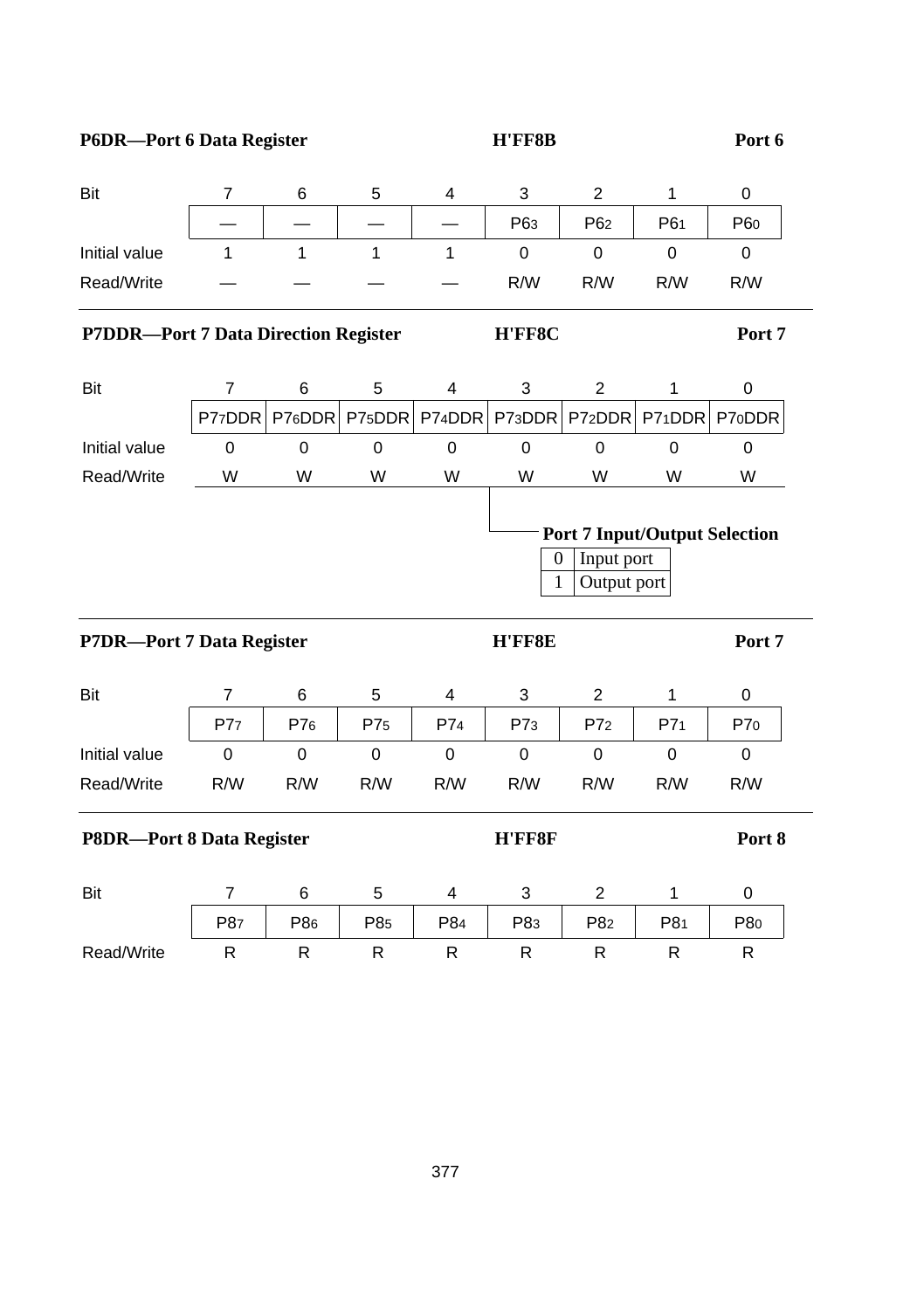| Bit                              | 7               | 6                   | 5               | 4        | 3                   | $\overline{2}$                                                    | 1      | 0      |
|----------------------------------|-----------------|---------------------|-----------------|----------|---------------------|-------------------------------------------------------------------|--------|--------|
|                                  | P97DDR          | P <sub>96</sub> DDR | P95DDR          | P94DDR   | P93DDR              | P <sub>92</sub> DDR                                               | P91DDR | P90DDR |
| Initial value                    | $\Omega$        | 0                   | 0               | $\Omega$ | 0                   | $\Omega$                                                          | 0      | 0      |
| Read/Write                       | W               | W                   | W               | W        | W                   | W                                                                 | W      | W      |
|                                  |                 |                     |                 |          | $\overline{0}$<br>1 | <b>Port 9 Input/Output Selection</b><br>Input port<br>Output port |        |        |
| <b>P9DR-Port 9 Data Register</b> |                 |                     |                 |          | <b>H'FFFF</b>       |                                                                   |        | Port 9 |
| Bit                              | 7               | 6                   | 5               | 4        | 3                   | 2                                                                 | 1      | 0      |
|                                  | P <sub>97</sub> | P <sub>96</sub>     | P <sub>95</sub> | P94      | P <sub>93</sub>     | P <sub>92</sub>                                                   | P91    | P90    |
| Initial value                    | $\Omega$        | 0                   | 0               | $\Omega$ | 0                   | 0                                                                 | 0      | 0      |
| Read/Write                       |                 |                     |                 |          |                     |                                                                   |        |        |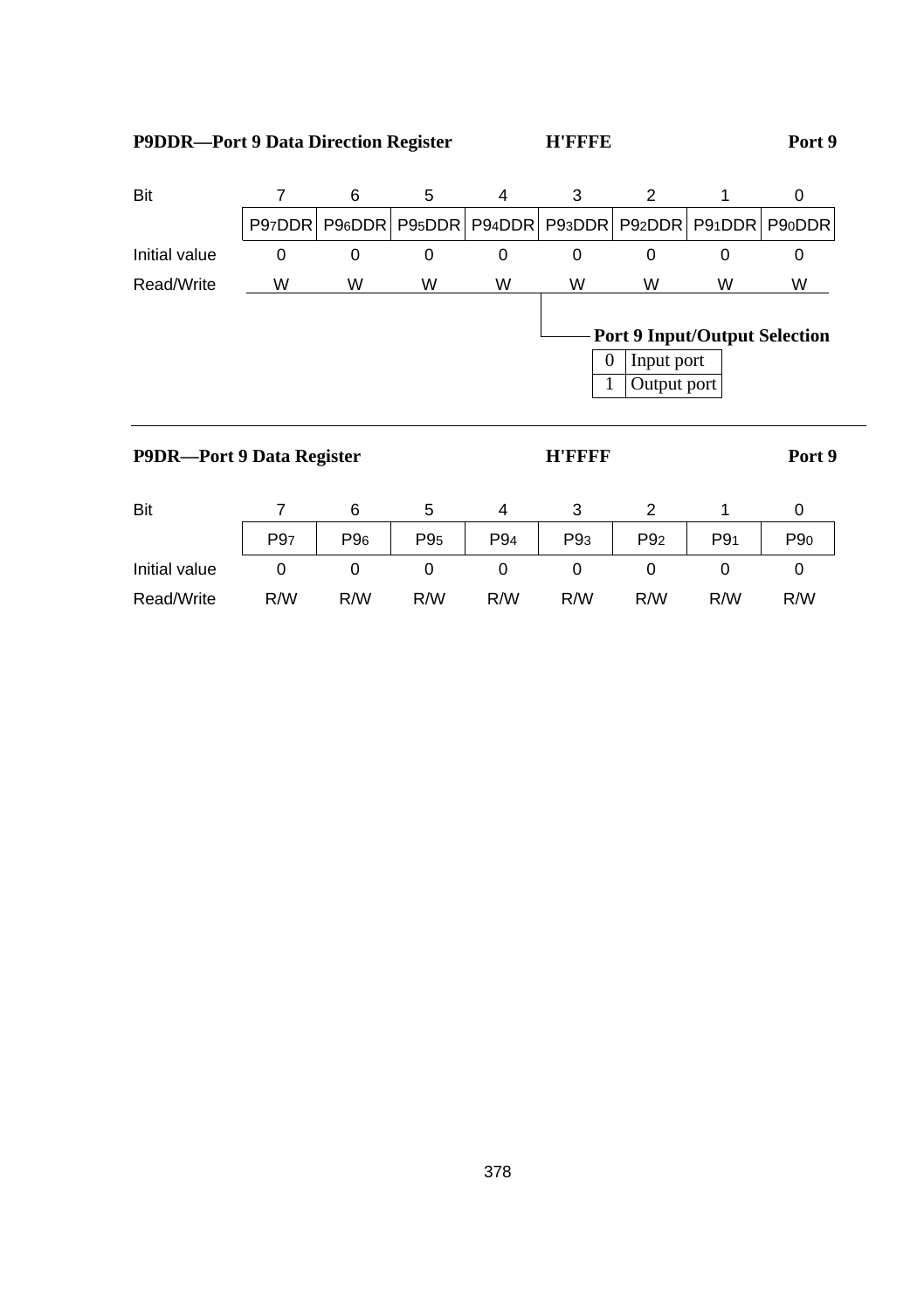### **TCR—Timer Control Register TCR—Timer Control Register TCR—Timer Control Register TCR**

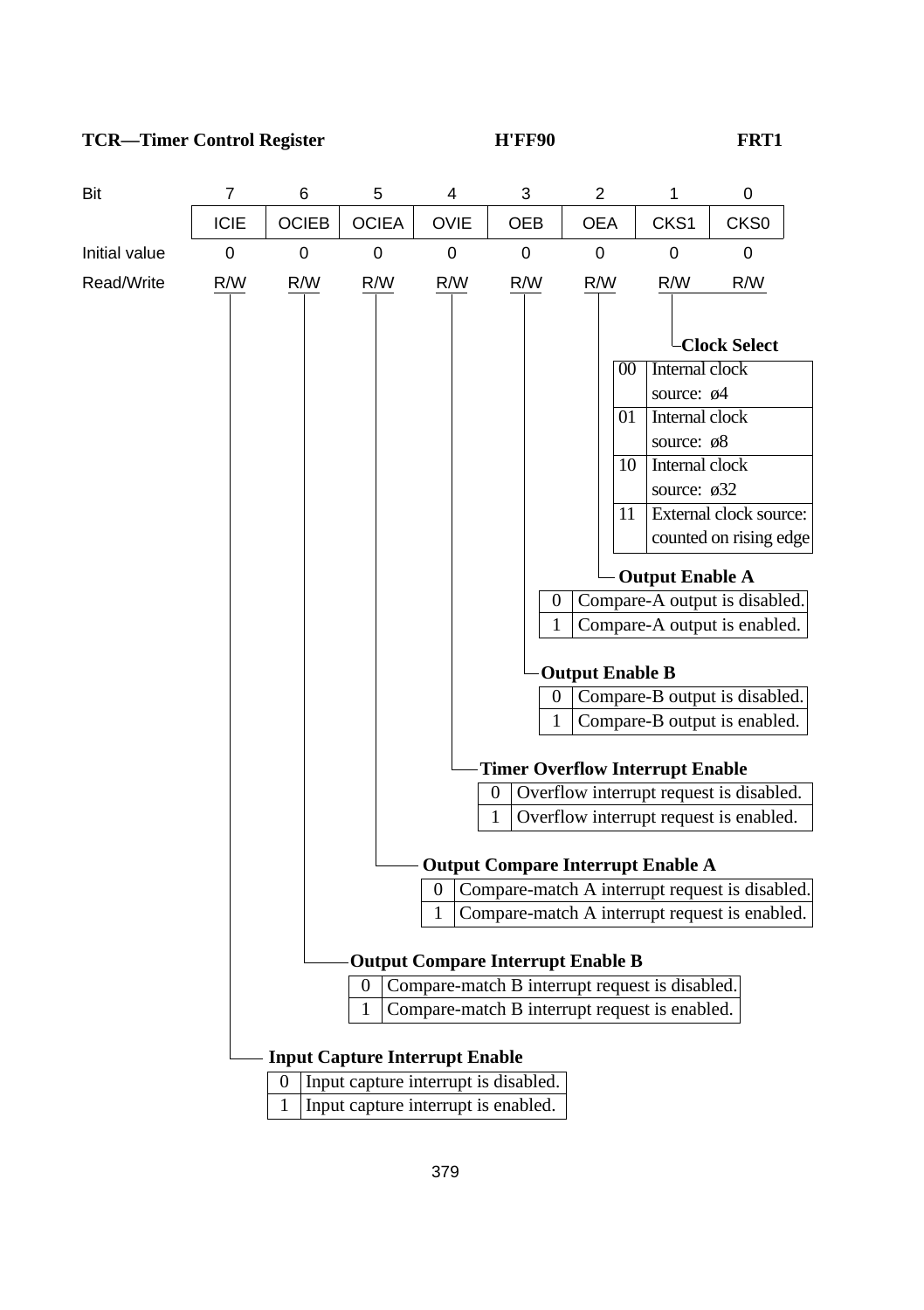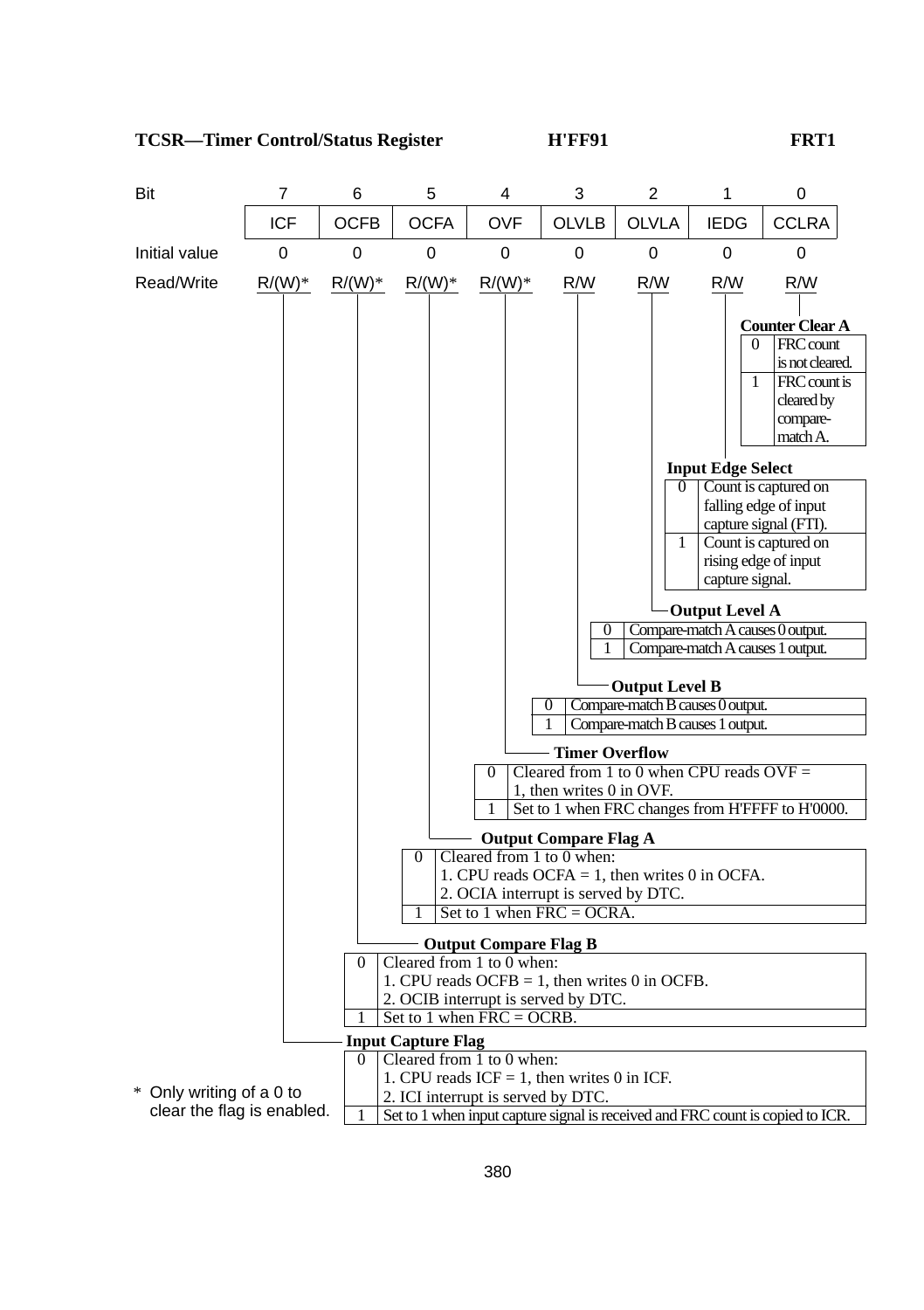

| <b>Bit</b>                                      | 7            | 6              | 5            | 4                       | 3                     | 2                                                                | 1            | 0                |
|-------------------------------------------------|--------------|----------------|--------------|-------------------------|-----------------------|------------------------------------------------------------------|--------------|------------------|
|                                                 |              |                |              |                         |                       |                                                                  |              |                  |
| Initial value                                   | $\mathbf 0$  | $\pmb{0}$      | $\mathbf 0$  | $\mathsf 0$             | $\mathbf 0$           | $\mathbf 0$                                                      | $\mathbf 0$  | 0                |
| Read/Write                                      | R/W          | R/W            | R/W          | R/W                     | R/W                   | R/W                                                              | R/W          | R/W              |
|                                                 |              |                |              |                         | Count value           |                                                                  |              |                  |
| <b>OCRA (H and L)-Output Compare Register A</b> |              |                |              |                         | <b>H'FF94, H'FF95</b> |                                                                  |              | FRT <sub>1</sub> |
| <b>Bit</b>                                      | 7            | 6              | 5            | $\overline{\mathbf{4}}$ | 3                     | $\overline{2}$                                                   | $\mathbf{1}$ | 0                |
|                                                 |              |                |              |                         |                       |                                                                  |              |                  |
| Initial value                                   | $\mathbf{1}$ | $\overline{1}$ | $\mathbf{1}$ | $\mathbf{1}$            | $\mathbf{1}$          | $\mathbf{1}$                                                     | $\mathbf{1}$ | $\mathbf{1}$     |
| Read/Write                                      | R/W          | R/W            | R/W          | R/W                     | R/W                   | R/W                                                              | R/W          | R/W              |
| <b>OCRB</b> (H and L)-Output Compare Register B |              |                |              |                         | <b>H'FF96, H'FF97</b> | Continually compared with FRC. OCFA is set to 1 when OCRA = FRC. |              | FRT <sub>1</sub> |
| <b>Bit</b>                                      | 7            | 6              | 5            | 4                       | 3                     | $\overline{2}$                                                   | $\mathbf{1}$ | 0                |
|                                                 |              |                |              |                         |                       |                                                                  |              |                  |
| Initial value                                   | 1            | 1              | 1            | 1                       | 1                     | $\mathbf{1}$                                                     | $\mathbf{1}$ | $\mathbf 1$      |
| Read/Write                                      | R/W          | R/W            | R/W          | R/W                     | R/W                   | R/W                                                              | R/W          | R/W              |
|                                                 |              |                |              |                         |                       | Continually compared with FRC. OCFB is set to 1 when OCRB = FRC. |              |                  |
| <b>ICR (H and L)-Input Capture Register</b>     |              |                |              |                         | <b>H'FF98, H'FF99</b> |                                                                  |              | FRT <sub>1</sub> |
| Bit                                             | 7            | 6              | 5            | 4                       | 3                     | $\overline{c}$                                                   | 1            | 0                |
|                                                 |              |                |              |                         |                       |                                                                  |              |                  |
| Initial value                                   | $\mathbf 0$  | $\mathbf 0$    | $\mathsf 0$  | $\pmb{0}$               | $\mathbf 0$           | $\mathbf 0$                                                      | $\mathbf 0$  | $\pmb{0}$        |
| Read/Write                                      | R            | $\mathsf{R}$   | $\mathsf{R}$ | $\mathsf{R}$            | $\mathsf{R}$          | $\mathsf{R}$                                                     | $\mathsf{R}$ | R                |
|                                                 |              |                |              |                         |                       |                                                                  |              |                  |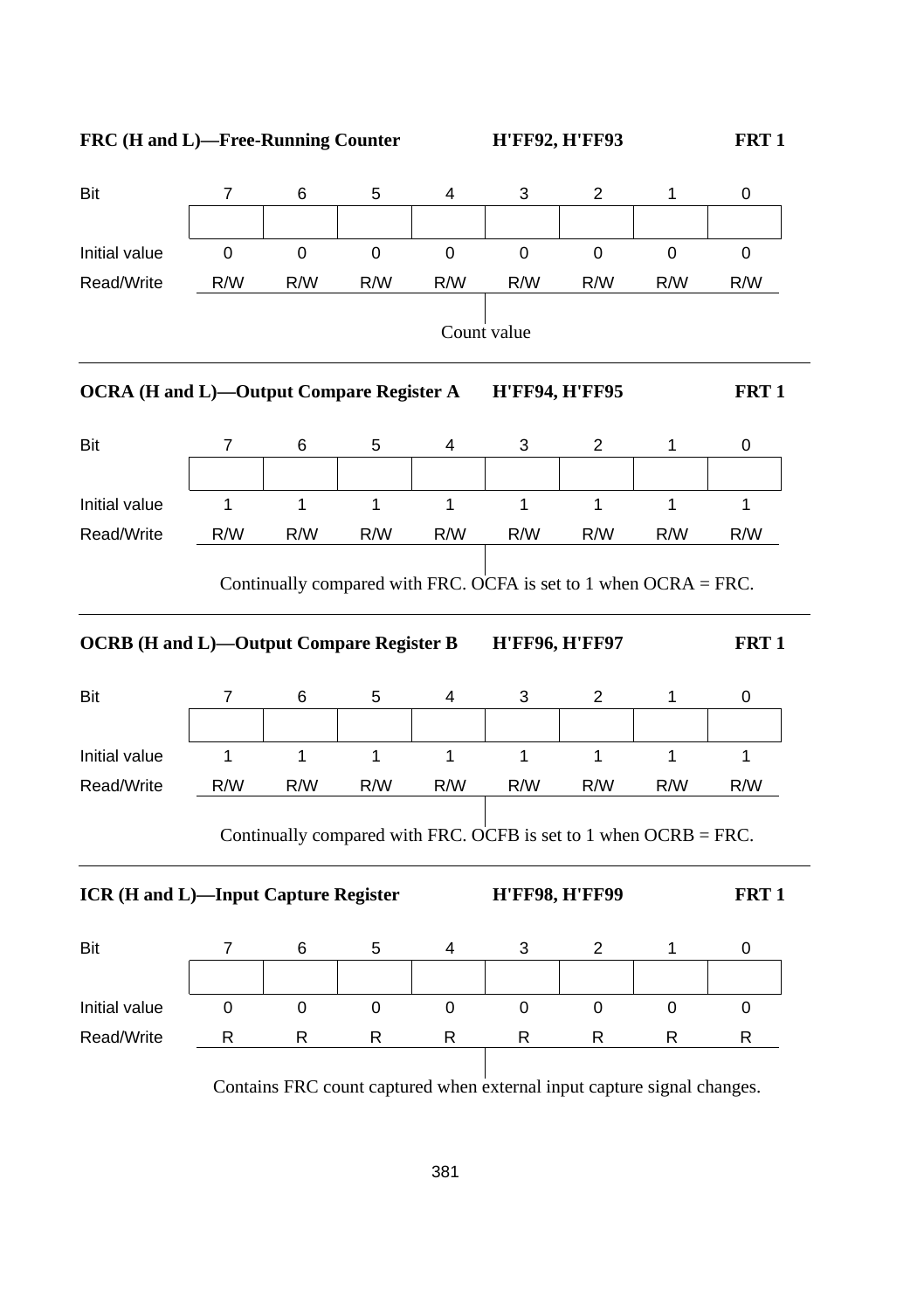# **TCR—Timer Control Register H'FFA0 FRT 2**

| Bit           |             |                    |       |             |            |            |                  |                  |
|---------------|-------------|--------------------|-------|-------------|------------|------------|------------------|------------------|
|               | <b>ICIE</b> | OCIEB <sub>I</sub> | OCIEA | <b>OVIE</b> | <b>OEB</b> | <b>OEA</b> | CKS <sub>1</sub> | CKS <sub>0</sub> |
| Initial value |             |                    |       |             |            |            |                  |                  |
| Read/Write    | R/W         | R/W                | R/M   | R/M         | R/W        | R/W        | R/M              | R/W              |

**Note:** Bit functions are the same as for FRT1.

| <b>TCSR—Timer Control/Status Register</b> |            | H'FFA1      | FRT 2       |            |              |              |             |              |  |
|-------------------------------------------|------------|-------------|-------------|------------|--------------|--------------|-------------|--------------|--|
| Bit                                       |            | 6           | 5           | 4          | 3            |              |             |              |  |
|                                           | <b>ICF</b> | <b>OCFB</b> | <b>OCFA</b> | <b>OVF</b> | <b>OLVLB</b> | <b>OLVLA</b> | <b>IEDG</b> | <b>CCLRA</b> |  |
| Initial value                             | 0          | 0           | 0           |            | 0            |              |             | 0            |  |
| Read/Write                                | $R/(W)*$   | $R/(W)*$    | $R/(W)*$    | $R/(W)*$   | R/W          | R/W          | R/W         | R/W          |  |

**Note:** Bit functions are the same as for FRT1.

\* Only writing of a 0 to clear the flag is enabled.

| FRC (H and L)—Free-Running Counter |     | FRT <sub>2</sub> |     |     |     |     |     |     |  |
|------------------------------------|-----|------------------|-----|-----|-----|-----|-----|-----|--|
| Bit                                |     | 6                | 5   | 4   |     |     |     | 0   |  |
| Initial value                      | 0   | 0                | 0   | 0   | 0   | 0   | O   | 0   |  |
| Read/Write                         | R/W | R/W              | R/M | R/W | R/W | R/W | R/W | R/W |  |

**Note:** Bit functions are the same as for FRT1.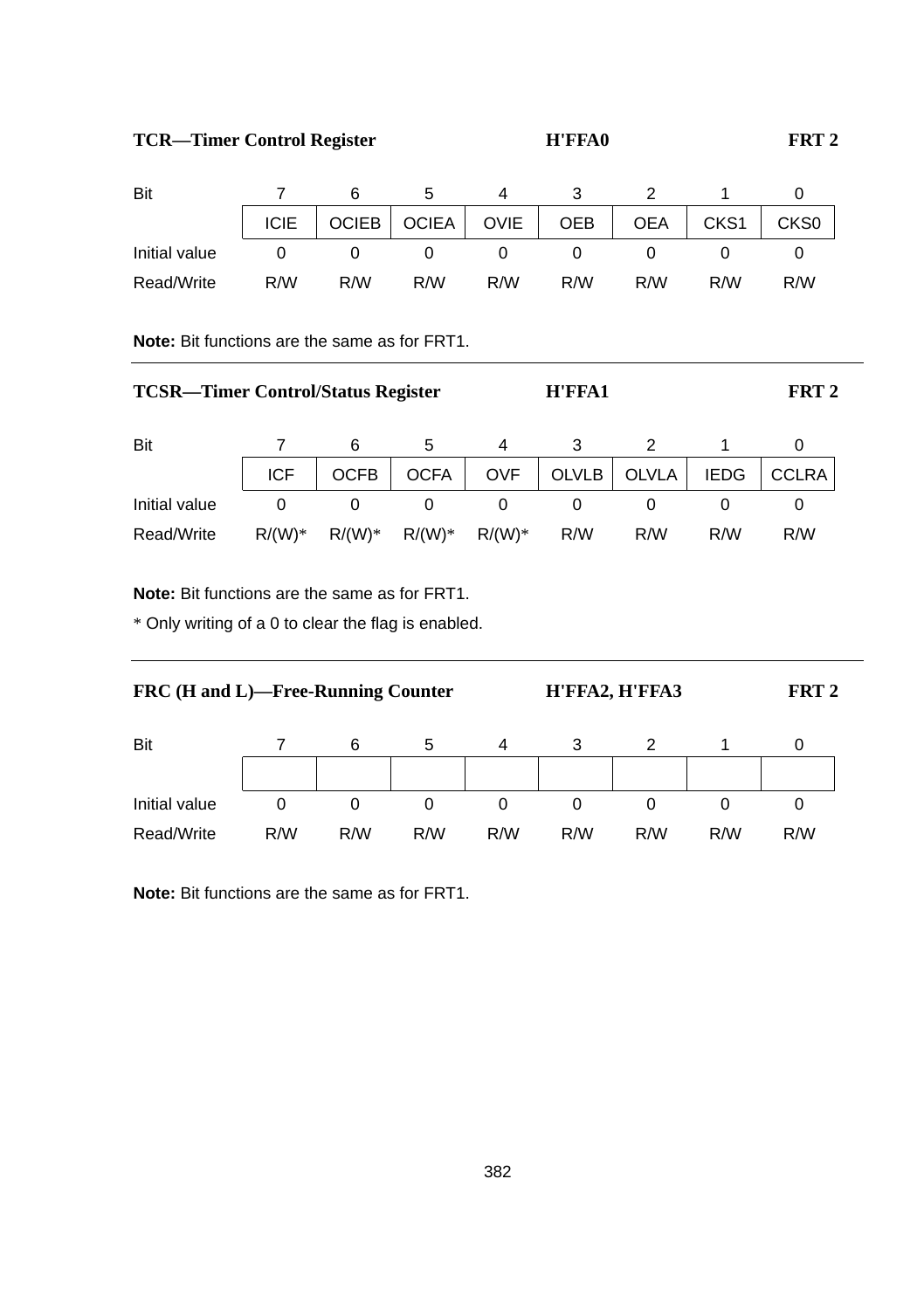| <b>OCRA (H and L)-Output Compare Register A</b> |                |              |              |              |                | H'FFA4, H'FFA5 |                  | FRT <sub>2</sub> |
|-------------------------------------------------|----------------|--------------|--------------|--------------|----------------|----------------|------------------|------------------|
| Bit                                             | 7              | 6            | 5            | 4            | 3              | $\overline{2}$ | $\mathbf{1}$     | 0                |
| Initial value                                   | $\mathbf{1}$   | $\mathbf{1}$ | $\mathbf{1}$ | $\mathbf{1}$ | $\mathbf{1}$   | $\mathbf{1}$   | $\mathbf{1}$     | $\mathbf{1}$     |
| Read/Write                                      | R/W            | R/W          | R/W          | R/W          | R/W            | R/W            | R/W              | R/W              |
| Note: Bit functions are the same as for FRT1.   |                |              |              |              |                |                |                  |                  |
| <b>OCRB</b> (H and L)-Output Compare Register B |                |              |              |              | H'FFA6, H'FFA7 |                | FRT <sub>2</sub> |                  |
| Bit                                             | 7              | 6            | 5            | 4            | 3              | 2              | 1                | 0                |
| Initial value                                   | 1              | $\mathbf{1}$ | $\mathbf{1}$ | $\mathbf{1}$ | $\mathbf{1}$   | $\mathbf{1}$   | $\mathbf{1}$     | $\mathbf{1}$     |
| Read/Write                                      | R/W            | R/W          | R/W          | R/W          | R/W            | R/W            | R/W              | R/W              |
| Note: Bit functions are the same as for FRT1.   |                |              |              |              |                |                |                  |                  |
| ICR (H and L)-Input Capture Register            |                |              |              |              |                | H'FFA8, H'FFA9 |                  | FRT <sub>2</sub> |
| Bit                                             | $\overline{7}$ | 6            | 5            | 4            | 3              | 2              | 1                | 0                |
| Initial value                                   | 0              | $\mathbf 0$  | $\mathbf 0$  | $\Omega$     | $\Omega$       | $\Omega$       | $\Omega$         | $\Omega$         |
| Read/Write                                      | R              | R            | R            | R            | R              | R              | R                | R                |

**Note:** Bit functions are the same as for FRT1.

| Bit           |             | 6            |              | 4           |            |            |                  |                  |
|---------------|-------------|--------------|--------------|-------------|------------|------------|------------------|------------------|
|               | <b>ICIE</b> | <b>OCIEB</b> | <b>OCIEA</b> | <b>OVIE</b> | <b>OEB</b> | <b>OEA</b> | CKS <sub>1</sub> | CKS <sub>0</sub> |
| Initial value |             |              |              |             |            |            |                  |                  |
| Read/Write    | R/W         | R/W          | R/W          | R/W         | R/W        | R/W        | R/W              | R/W              |

**Note:** Bit functions are the same as for FRT1.

TCR—Timer Control Register **H'FFB0** FRT 3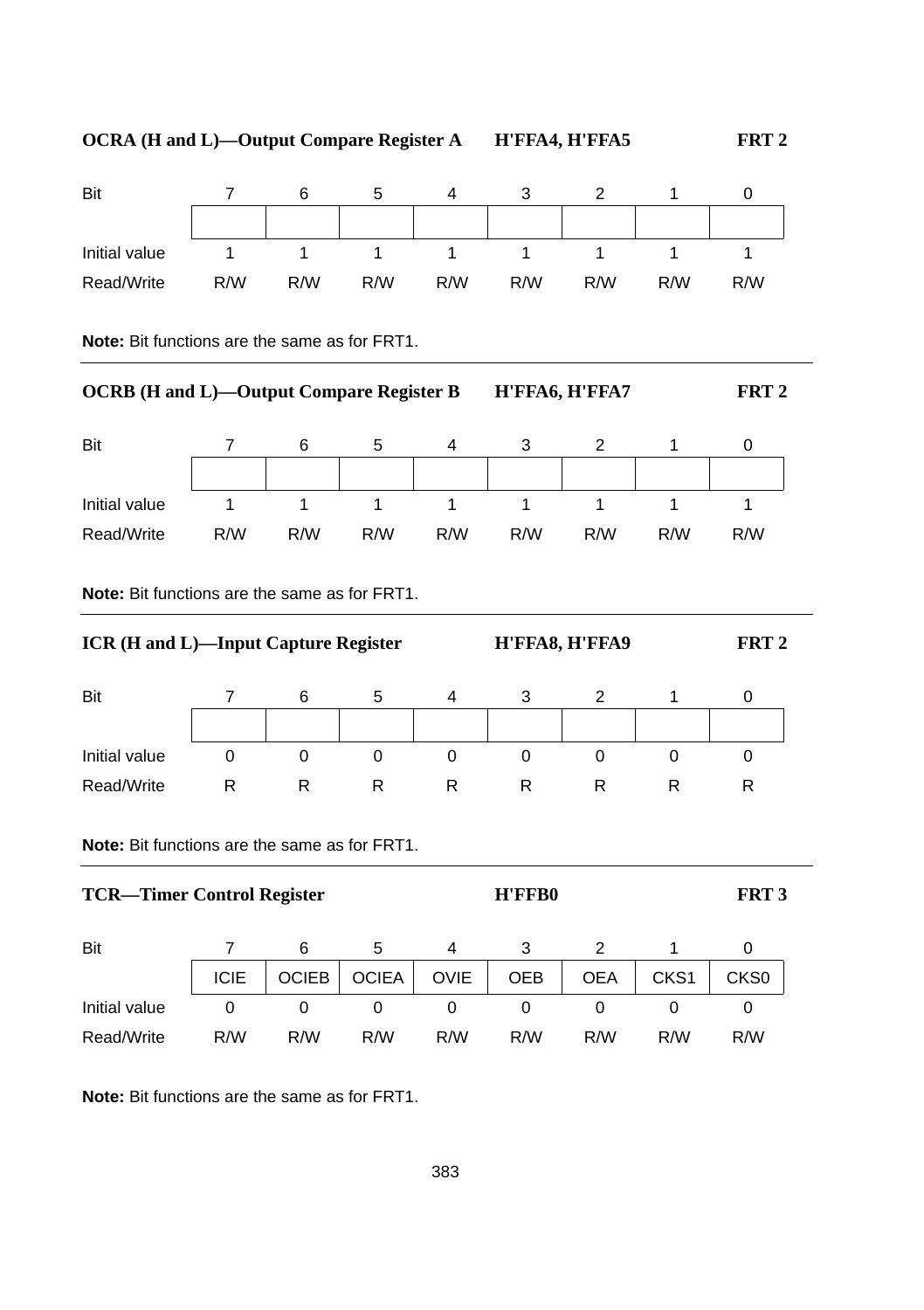TCSR—Timer Control/Status Register **H'FFB1** FRT 3

| Bit           |           |          |                     |     |                                                  |     |     |
|---------------|-----------|----------|---------------------|-----|--------------------------------------------------|-----|-----|
|               | ICF       |          |                     |     | OCFB   OCFA   OVF   OLVLB   OLVLA   IEDG   CCLRA |     |     |
| Initial value |           |          |                     |     |                                                  |     |     |
| Read/Write    | $R/(W)^*$ | $R/(W)*$ | $R/(W)^*$ $R/(W)^*$ | R/W | R/W                                              | R/W | R/M |

**Note:** Bit functions are the same as for FRT1.

\* Only writing of 0 to clear the flag is enabled.

| <b>FRC</b> (H and L)—Free-Running Counter |     |     |     |     | FRT <sub>3</sub> |     |     |     |  |
|-------------------------------------------|-----|-----|-----|-----|------------------|-----|-----|-----|--|
| Bit                                       |     | 6   | 5   | 4   | 3                |     |     |     |  |
| Initial value                             | 0   | 0   | 0   | 0   |                  | 0   |     | 0   |  |
| Read/Write                                | R/W | R/W | R/W | R/W | R/W              | R/W | R/M | R/W |  |

**Note:** Bit functions are the same as for FRT1.

| <b>OCRA</b> (H and L)—Output Compare Register A | H'FFB4, H'FFB5 | FRT <sub>3</sub> |     |     |     |     |     |     |  |
|-------------------------------------------------|----------------|------------------|-----|-----|-----|-----|-----|-----|--|
| Bit                                             |                | 6                | 5   | 4   | з   |     |     |     |  |
| Initial value                                   |                |                  |     |     |     |     |     |     |  |
| Read/Write                                      | R/W            | R/W              | R/W | R/W | R/W | R/W | R/W | R/W |  |

**Note:** Bit functions are the same as for FRT1.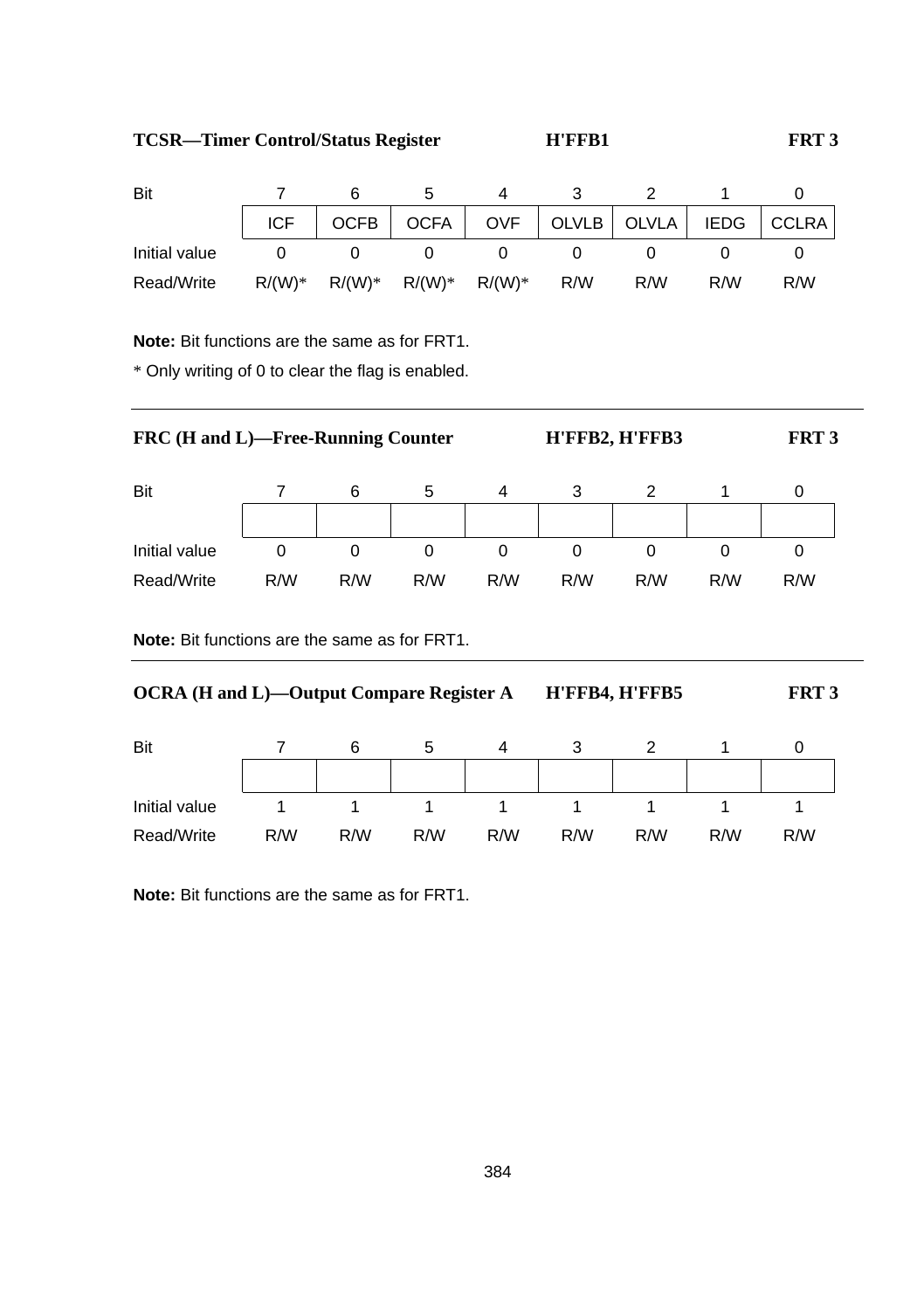| Bit           |     |     | э   |     | w   |     |     |     |
|---------------|-----|-----|-----|-----|-----|-----|-----|-----|
|               |     |     |     |     |     |     |     |     |
| Initial value |     |     |     |     |     |     |     |     |
| Read/Write    | R/W | R/W | R/W | R/W | R/W | R/W | R/W | R/W |

**Note:** Bit functions are the same as for FRT1.

| <b>ICR (H and L)—Input Capture Register</b> |   |   |   |   | FRT <sub>3</sub> |   |   |   |
|---------------------------------------------|---|---|---|---|------------------|---|---|---|
| Bit                                         |   | 6 | 5 | 4 | 3                |   |   |   |
|                                             |   |   |   |   |                  |   |   |   |
| Initial value                               |   |   | 0 | 0 | O                | O |   |   |
| Read/Write                                  | R | R | R | R | R                | R | R | R |

**Note:** Bit functions are the same as for FRT1.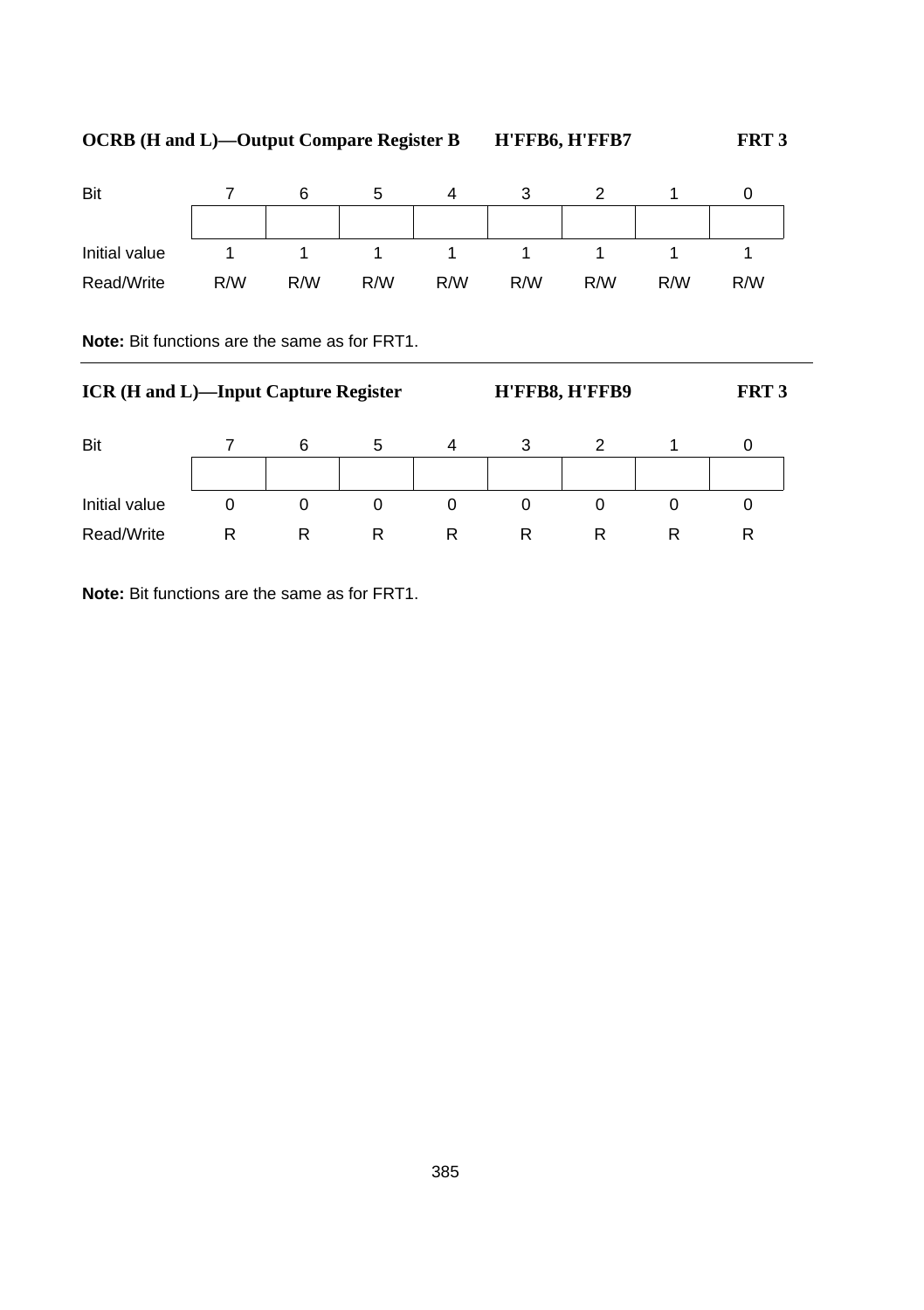



386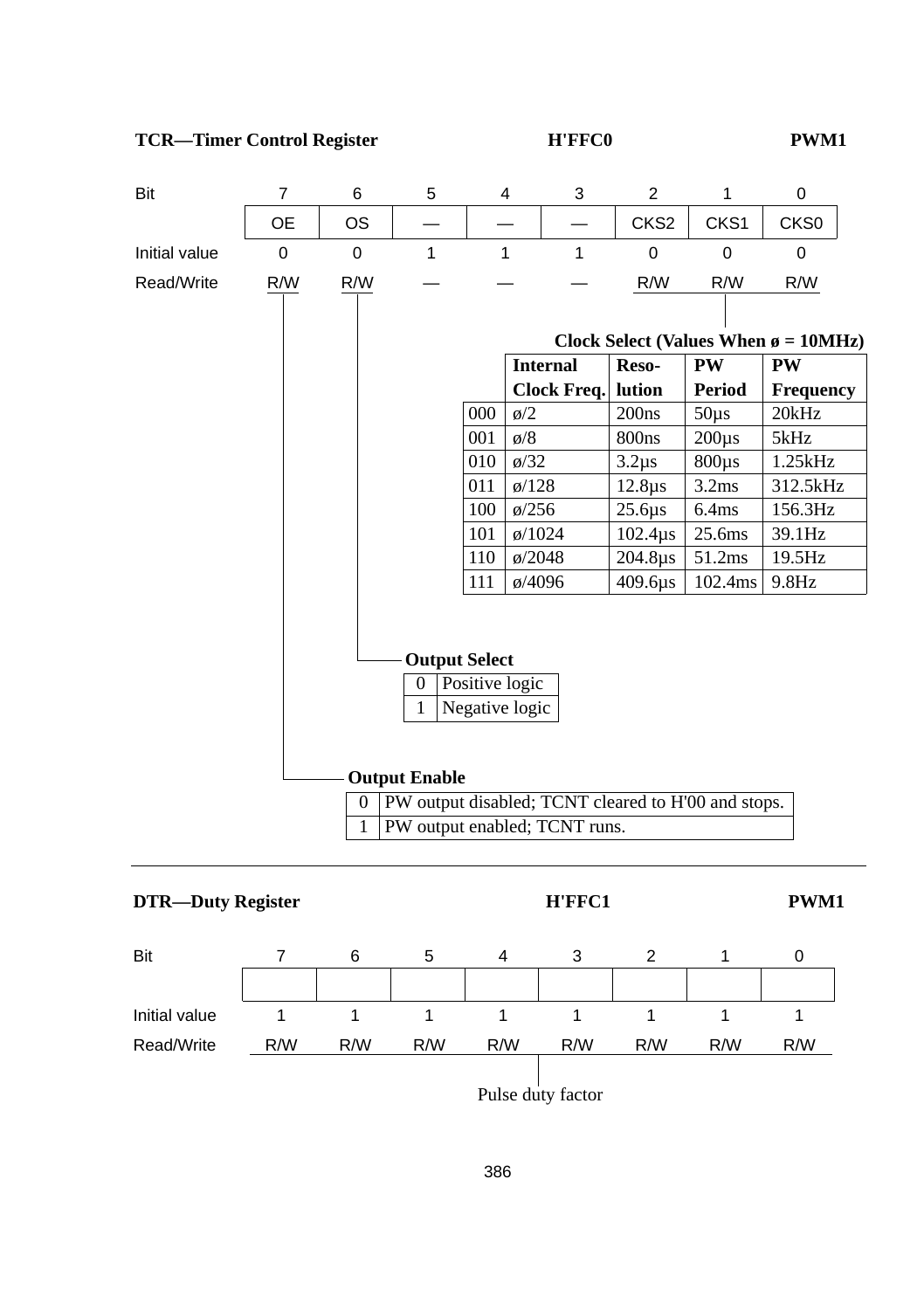# **TCNT—Timer Counter H'FFC2 PWM1**



Count value (runs from H'00 to H'F9, then repeats from H'00)

\* Write function is for test purposes only. Writing to this register during normal operation may have unpredictable effects

|                                                      | <b>TCR-Timer Control Register</b> |     |   |   |        | H'FFC4           |                  |                  |  |  |
|------------------------------------------------------|-----------------------------------|-----|---|---|--------|------------------|------------------|------------------|--|--|
| Bit                                                  | 7                                 | 6   | 5 | 4 | 3      | 2                | 1                | 0                |  |  |
|                                                      | <b>OE</b>                         | OS  |   |   |        | CKS <sub>2</sub> | CKS <sub>1</sub> | CKS0             |  |  |
| Initial value                                        | 0                                 | 0   | 1 | 1 | 1      | 0                | 0                | 0                |  |  |
| Read/Write                                           | R/W                               | R/W |   |   |        | R/W              | R/W              | R/W              |  |  |
| <b>Note:</b> Bit functions are the same as for PWM1. |                                   |     |   |   |        |                  |                  |                  |  |  |
| <b>DTR-Duty Register</b>                             |                                   |     |   |   | H'FFC5 |                  |                  | PWM <sub>2</sub> |  |  |
| Bit                                                  | 7                                 | 6   | 5 | 4 | 3      | 2                |                  | 0                |  |  |

Initial value 1 1 1 1 1 1 1 1 1 1 1 Read/Write R/W R/W R/W R/W R/W R/W R/W R/W

**Note:** Bit functions are the same as for PWM1.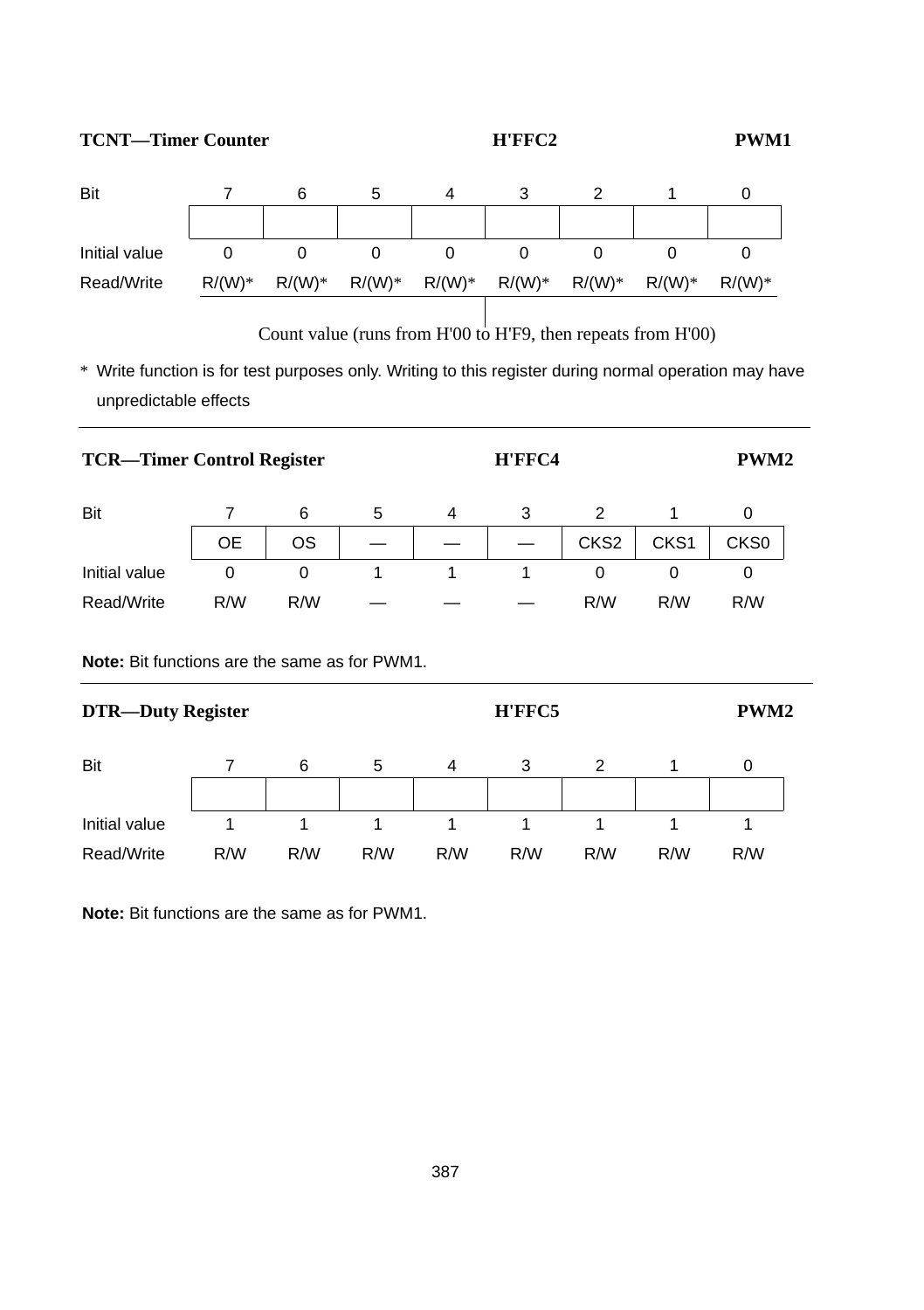### **TCNT—Timer Counter H'FFC6 PWM2**



**Note:** Bit functions are the same as for PWM1.

\* Write function is for test purposes only. Writing to this register during normal operation may have unpredictable effects

| <b>TCR—Timer Control Register</b> |     |     |   | PWM3 |   |                  |                  |                  |  |
|-----------------------------------|-----|-----|---|------|---|------------------|------------------|------------------|--|
| Bit                               |     | 6   | 5 | 4    | 3 | 2                |                  | 0                |  |
|                                   | 0E  | OS  |   |      |   | CKS <sub>2</sub> | CKS <sub>1</sub> | CKS <sub>0</sub> |  |
| Initial value                     | 0   | 0   |   |      |   | 0                |                  | 0                |  |
| Read/Write                        | R/W | R/W |   |      |   | R/W              | R/W              | R/W              |  |

**Note:** Bit functions are the same as for PWM1.

| <b>DTR-Duty Register</b> |     |     |     |     |     | <b>PWM3</b> |     |     |  |
|--------------------------|-----|-----|-----|-----|-----|-------------|-----|-----|--|
| Bit                      |     | 6   | 5   | 4   | 3   |             |     | O   |  |
| Initial value            |     |     |     |     |     |             |     |     |  |
| Read/Write               | R/W | R/W | R/W | R/W | R/W | R/W         | R/W | R/W |  |

**Note:** Bit functions are the same as for PWM1.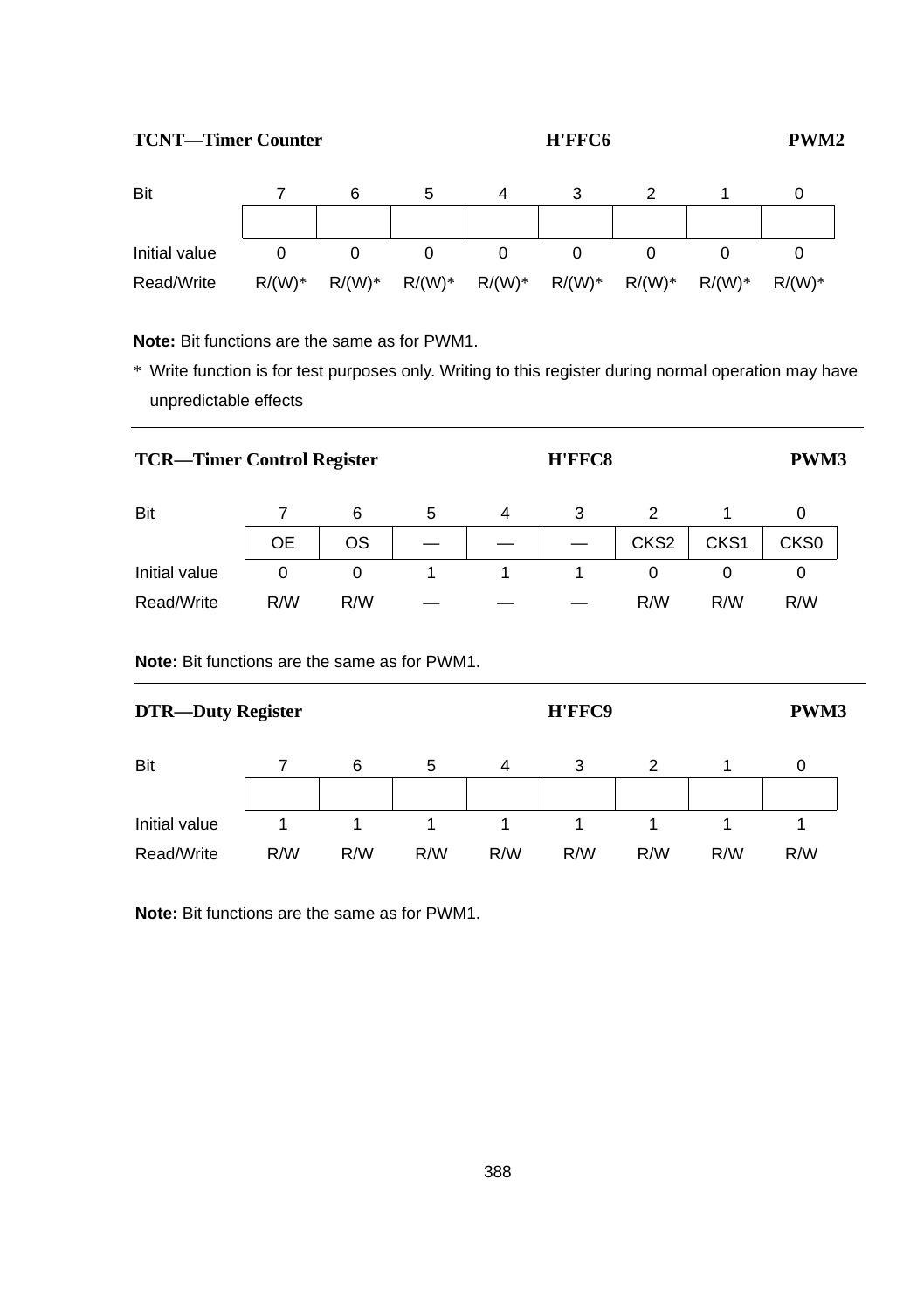### **TCNT—Timer Counter H'FFCA PWM3**



**Note:** Bit functions are the same as for PWM1.

\* Write function is for test purposes only. Writing to this register during normal operation may have unpredictable effects.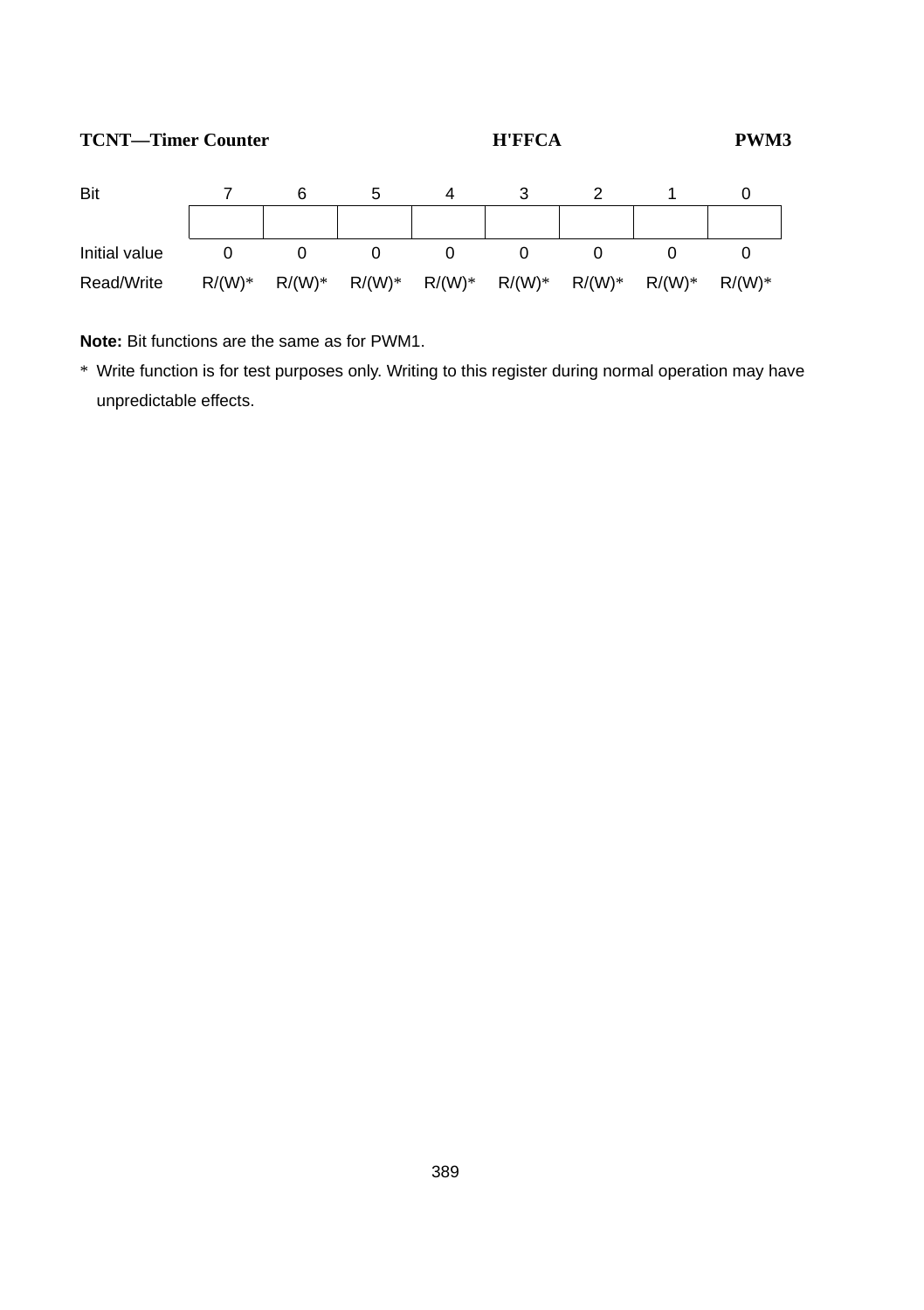# **TCR—Timer Control Register H'FFD0 TMR**

| Bit                                                                                          | 7            | 6                                                                                                                                                           | 5           | 4      | 3                                                                                                                                                                                                                                                                                                                                                                                                                                                                                                                                                                                                                                                                                                     | $\overline{c}$   | 1    | 0                                               |  |  |
|----------------------------------------------------------------------------------------------|--------------|-------------------------------------------------------------------------------------------------------------------------------------------------------------|-------------|--------|-------------------------------------------------------------------------------------------------------------------------------------------------------------------------------------------------------------------------------------------------------------------------------------------------------------------------------------------------------------------------------------------------------------------------------------------------------------------------------------------------------------------------------------------------------------------------------------------------------------------------------------------------------------------------------------------------------|------------------|------|-------------------------------------------------|--|--|
|                                                                                              | <b>CMIEB</b> | <b>CMIEA</b>                                                                                                                                                | <b>OVIE</b> | CCLR1  | CCLR0                                                                                                                                                                                                                                                                                                                                                                                                                                                                                                                                                                                                                                                                                                 | CKS <sub>2</sub> | CKS1 | CKS <sub>0</sub>                                |  |  |
| Initial value                                                                                | 0            | 0                                                                                                                                                           | 0           | 0      | $\mathbf 0$                                                                                                                                                                                                                                                                                                                                                                                                                                                                                                                                                                                                                                                                                           | 0                | 0    | 0                                               |  |  |
| Read/Write                                                                                   | R/W          | R/W                                                                                                                                                         | R/W         | R/W    | R/W                                                                                                                                                                                                                                                                                                                                                                                                                                                                                                                                                                                                                                                                                                   | R/W              | R/W  | R/W                                             |  |  |
|                                                                                              |              |                                                                                                                                                             |             |        | <b>Clock Select</b><br>0<br> 0 <br>No clock source; timer stops.<br>$\mathbf{0}$<br>0 0 1<br>Internal clock source: $\phi$ 8,<br>counted on falling edge.<br>$\mathbf{1}$<br>$\boldsymbol{0}$<br>Internal clock source: ø64,<br>0<br>counted on falling edge.<br>$\vert$ 1<br>$\mathbf{1}$<br>Internal clock source: ø1024,<br>0<br>counted on falling edge.<br>$\boldsymbol{0}$<br>No clock source; timer stops.<br> 0 <br>1<br>1<br>0 1<br>External clock source, counted<br>on rising edge.<br>$\mathbf{1}$<br>$\mathbf{0}$<br>External clock source, counted<br>1<br>on falling edge.<br>$\mathbf{1}$<br>$\mathbf{1}$<br>External clock source, counted<br>1<br>on both rising and falling edges. |                  |      |                                                 |  |  |
| <b>Counter Clear</b><br>$0 0 $ Counter is not cleared.<br>$0 1 $ Cleared by compare-match A. |              |                                                                                                                                                             |             |        |                                                                                                                                                                                                                                                                                                                                                                                                                                                                                                                                                                                                                                                                                                       |                  |      |                                                 |  |  |
|                                                                                              |              |                                                                                                                                                             |             |        | $1 0 $ Cleared by compare-match B.                                                                                                                                                                                                                                                                                                                                                                                                                                                                                                                                                                                                                                                                    |                  |      |                                                 |  |  |
|                                                                                              |              |                                                                                                                                                             |             | 1<br>1 |                                                                                                                                                                                                                                                                                                                                                                                                                                                                                                                                                                                                                                                                                                       |                  |      | Cleared on rising edge of external reset input. |  |  |
|                                                                                              |              |                                                                                                                                                             |             | 0<br>1 | <b>Timer Overflow Interrupt Enable</b><br>Overflow interrupt request is disabled.<br>Overflow interrupt request is enabled.                                                                                                                                                                                                                                                                                                                                                                                                                                                                                                                                                                           |                  |      |                                                 |  |  |
|                                                                                              |              | <b>Compare-Match Interrupt Enable A</b><br>Compare-match A interrupt request is disabled.<br>$\theta$<br>1<br>Compare-match A interrupt request is enabled. |             |        |                                                                                                                                                                                                                                                                                                                                                                                                                                                                                                                                                                                                                                                                                                       |                  |      |                                                 |  |  |
|                                                                                              |              |                                                                                                                                                             |             |        |                                                                                                                                                                                                                                                                                                                                                                                                                                                                                                                                                                                                                                                                                                       |                  |      |                                                 |  |  |
|                                                                                              |              |                                                                                                                                                             |             |        | <b>Compare-Match Interrupt Enable B</b>                                                                                                                                                                                                                                                                                                                                                                                                                                                                                                                                                                                                                                                               |                  |      |                                                 |  |  |
|                                                                                              |              | 0                                                                                                                                                           |             |        | Compare-match B interrupt request is disabled.                                                                                                                                                                                                                                                                                                                                                                                                                                                                                                                                                                                                                                                        |                  |      |                                                 |  |  |

1 Compare-match B interrupt request is enabled.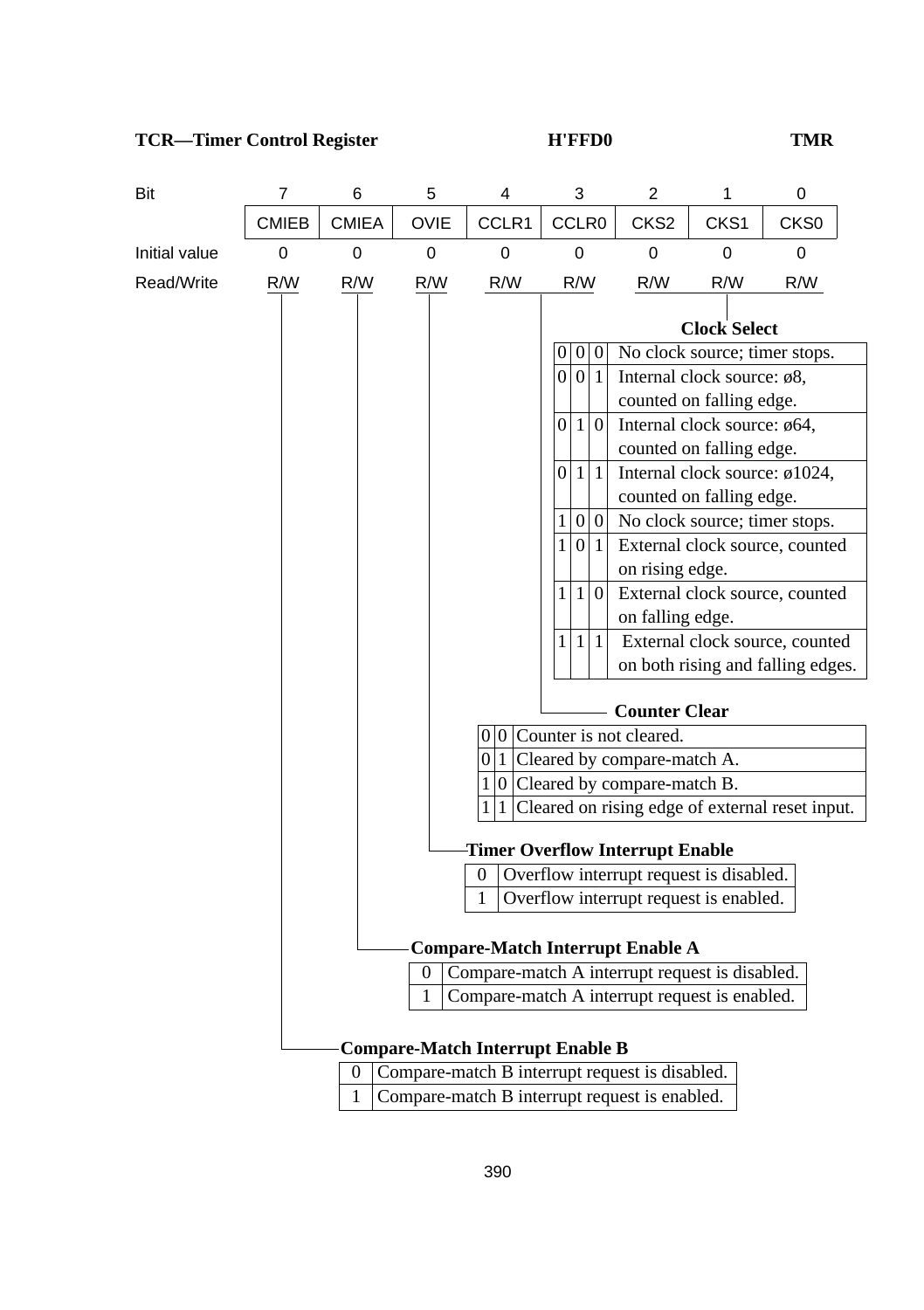**TCSR—Timer Control/Status Register H'FFD1 TMR**



\*1 Only writing of 0 to clear the flag is enabled.

\*2 When all four bits (OS3 to OS0) are cleared to 0, output is disabled.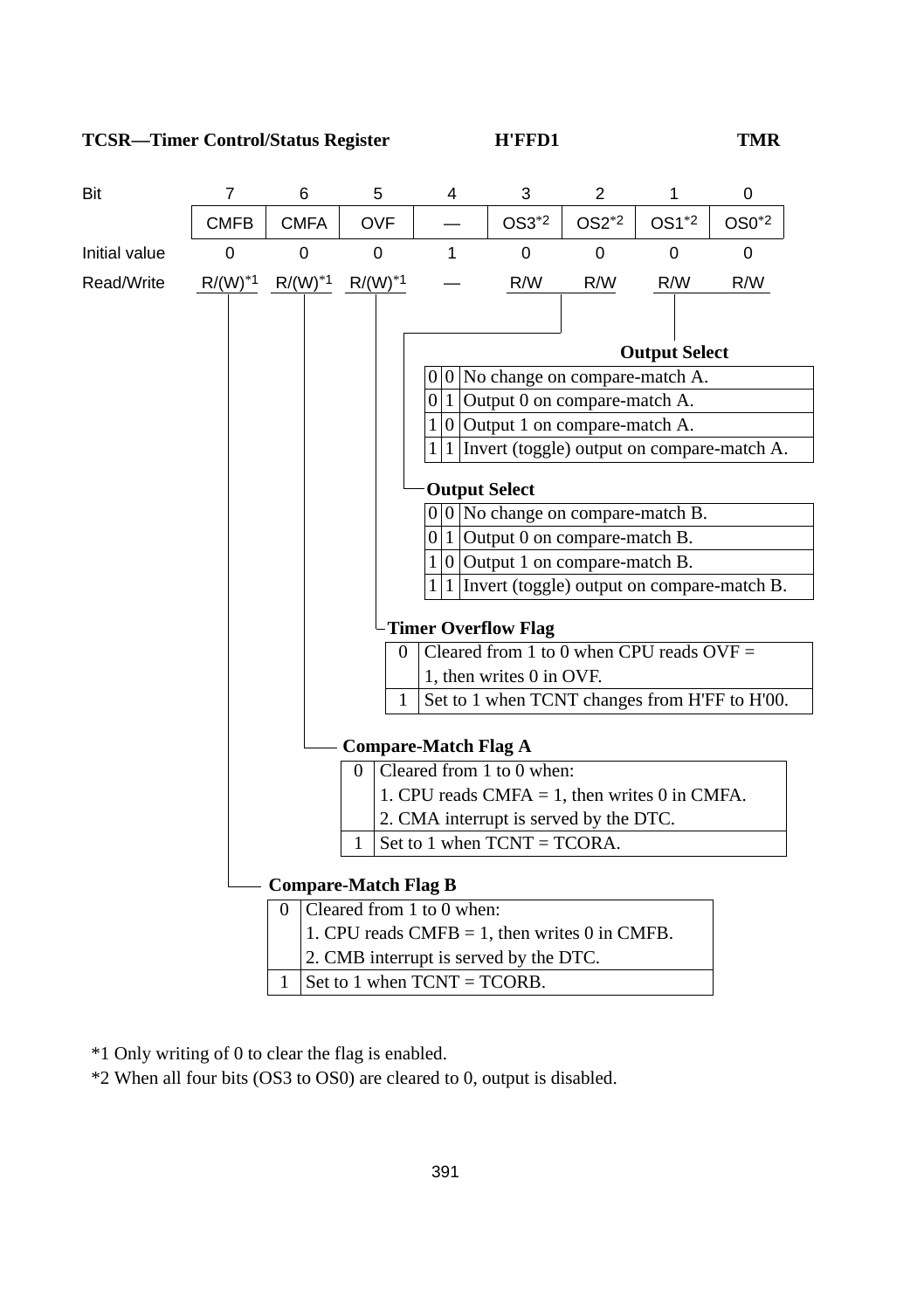**TCORA—Time Constant Register A H'FFD2 TMR**

| Bit                                   | 7           | 6            | 5            | 4                                              | 3         | $\overline{c}$ | 1            | 0          |
|---------------------------------------|-------------|--------------|--------------|------------------------------------------------|-----------|----------------|--------------|------------|
|                                       |             |              |              |                                                |           |                |              |            |
| Initial value                         | 1           | $\mathbf{1}$ | $\mathbf{1}$ | 1                                              | 1         | 1              | $\mathbf{1}$ | 1          |
| Read/Write                            | R/W         | R/W          | R/W          | R/W                                            | R/W       | R/W            | R/W          | R/W        |
|                                       |             |              |              | The CMFA bit is set to 1 when $TCORA = TCNT$ . |           |                |              |            |
| <b>TCORB-Time Constant Register B</b> |             |              |              |                                                | H'FFD3    |                |              | <b>TMR</b> |
| Bit                                   | 7           | 6            | 5            | 4                                              | 3         | $\overline{c}$ | 1            | 0          |
| Initial value                         | 1           | $\mathbf{1}$ | 1            | 1                                              | 1         | 1              | 1            | 1          |
| Read/Write                            | R/W         | R/W          | R/W          | R/W                                            | R/W       | R/W            | R/W          | R/W        |
|                                       |             |              |              | The CMFB bit is set to 1 when $TCORB = TCNT$ . |           |                |              |            |
| <b>TCNT-Timer Counter</b>             |             |              | H'FFD4       |                                                |           | <b>TMR</b>     |              |            |
| Bit                                   | 7           | 6            | 5            | 4                                              | 3         | $\overline{2}$ | 1            | 0          |
| Initial value                         | $\mathsf 0$ | $\mathbf 0$  | $\mathbf 0$  | 0                                              | $\pmb{0}$ | 0              | 0            | $\pmb{0}$  |
| Read/Write                            | R/W         | R/W          | R/W          | R/W                                            | R/W       | R/W            | R/W          | R/W        |
|                                       | Count value |              |              |                                                |           |                |              |            |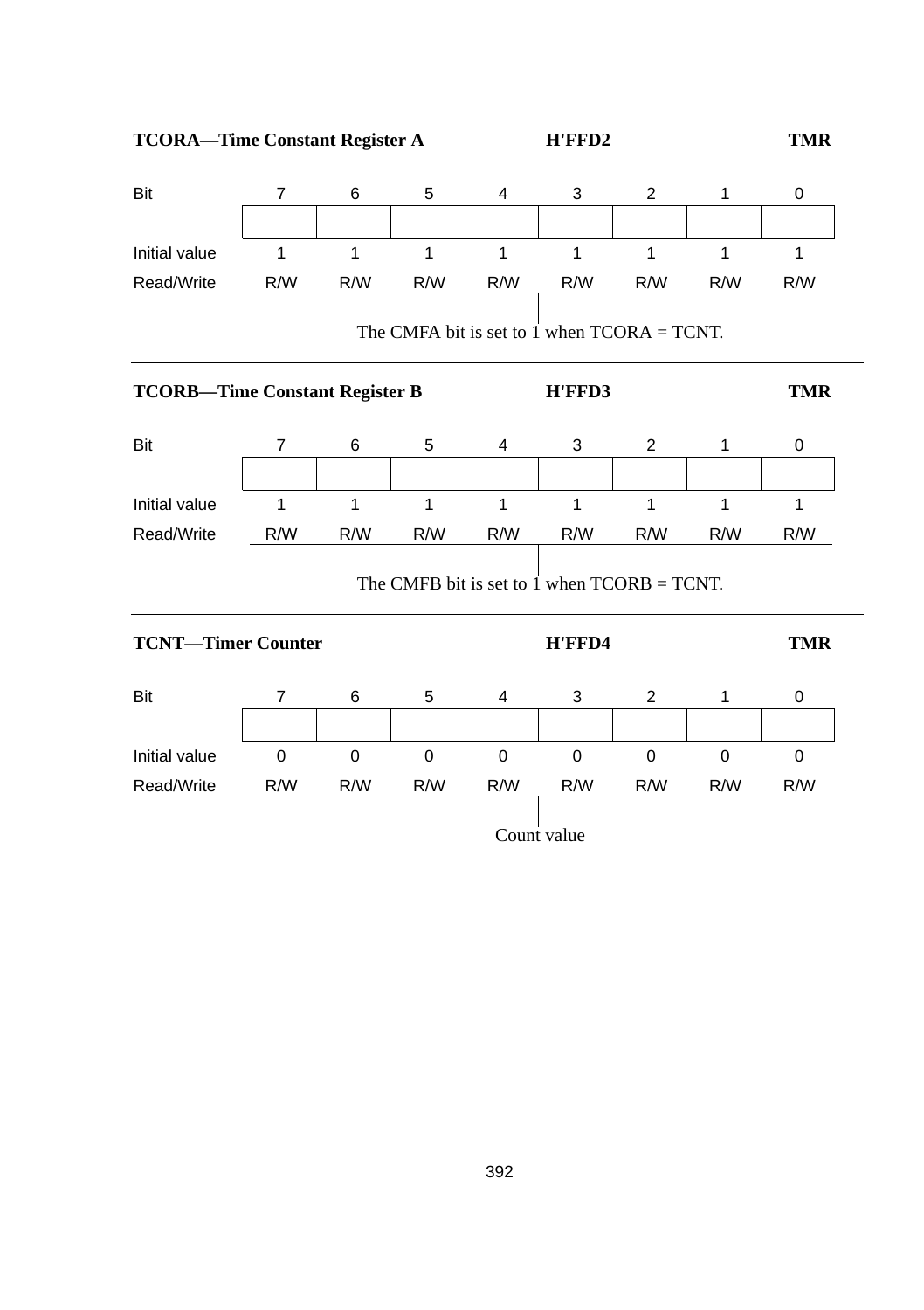### **SMR—Serial Mode Register H'FFD8 SCI**

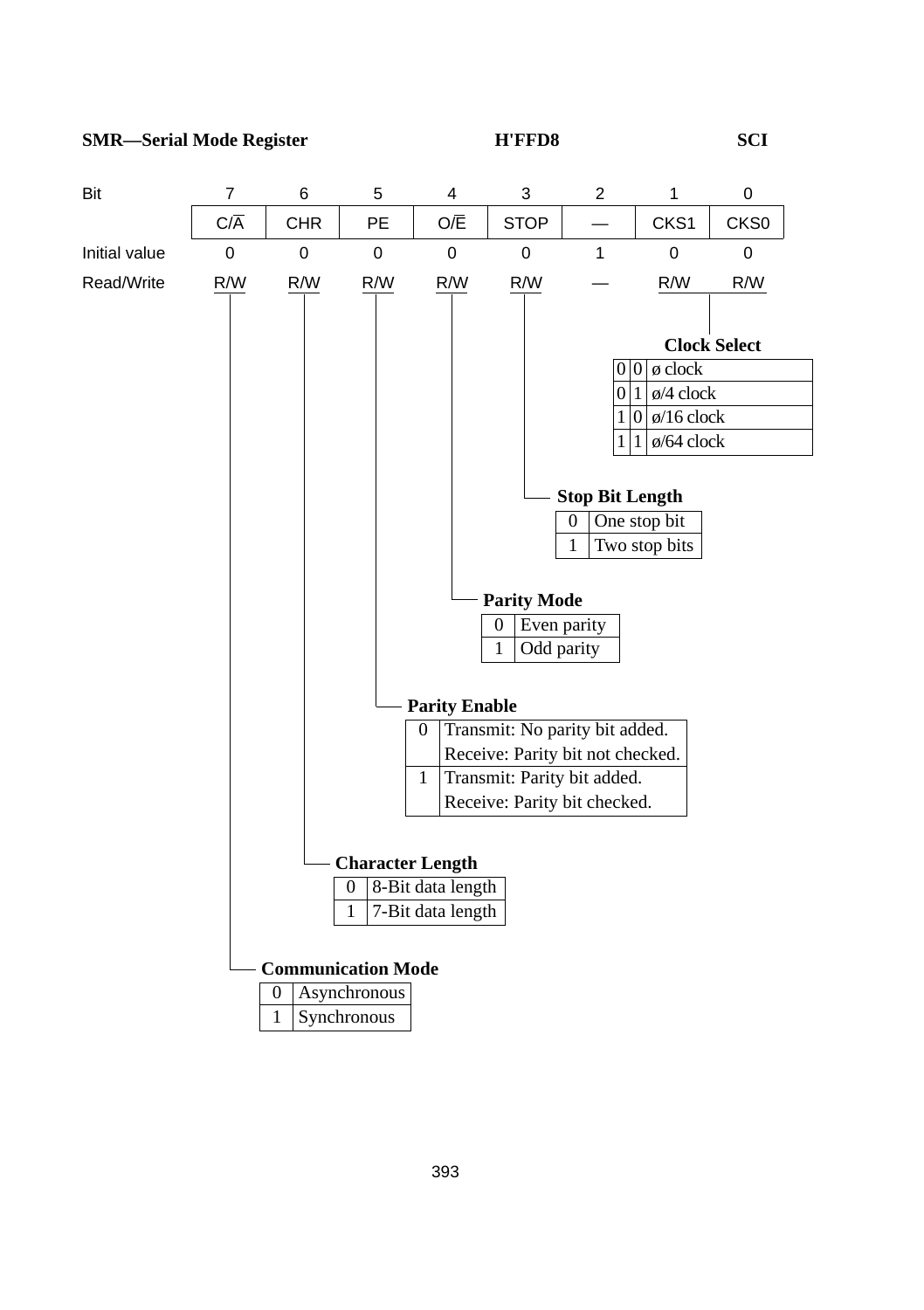**BRR—Bit Rate Register H'FFD9 SCI**

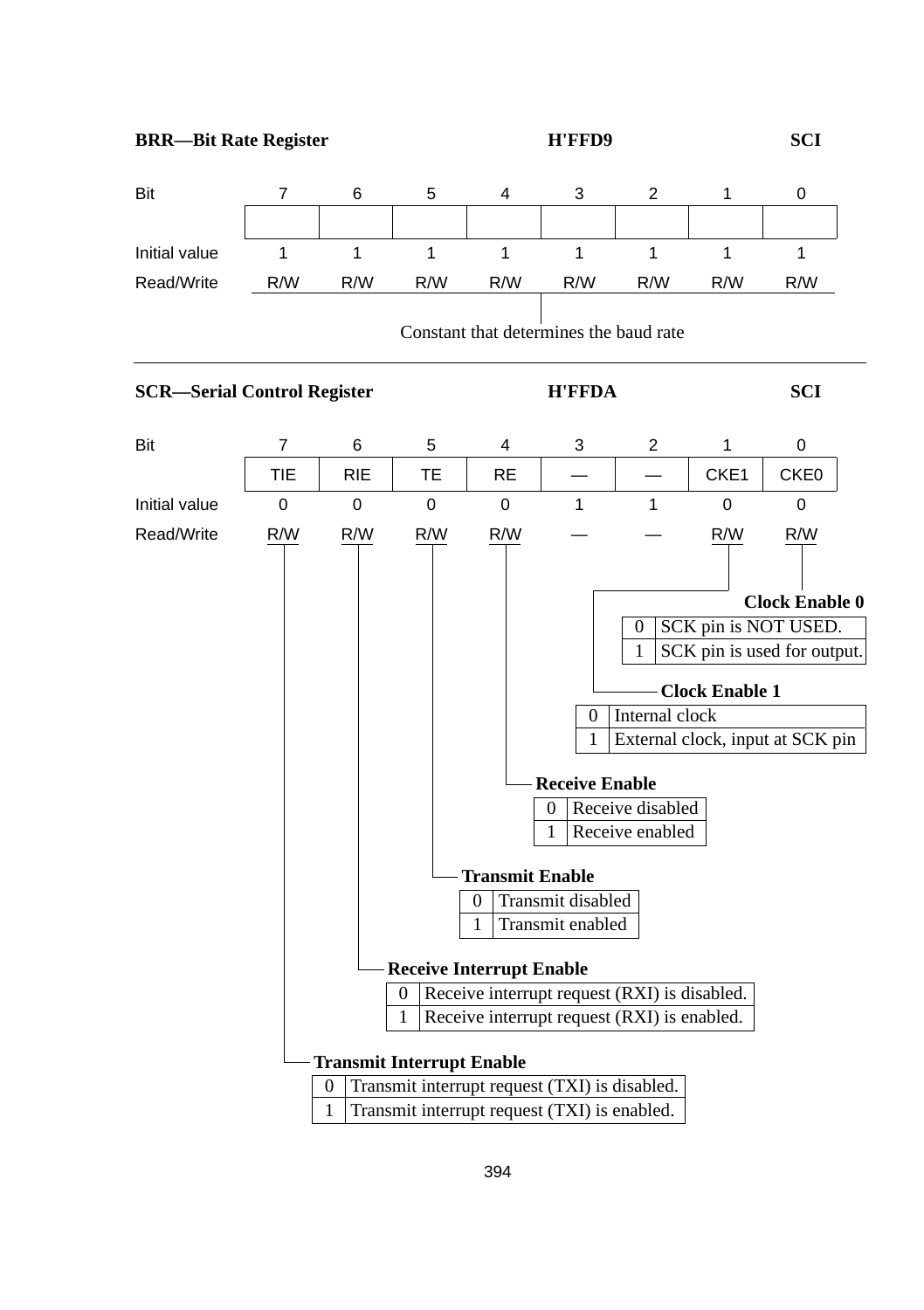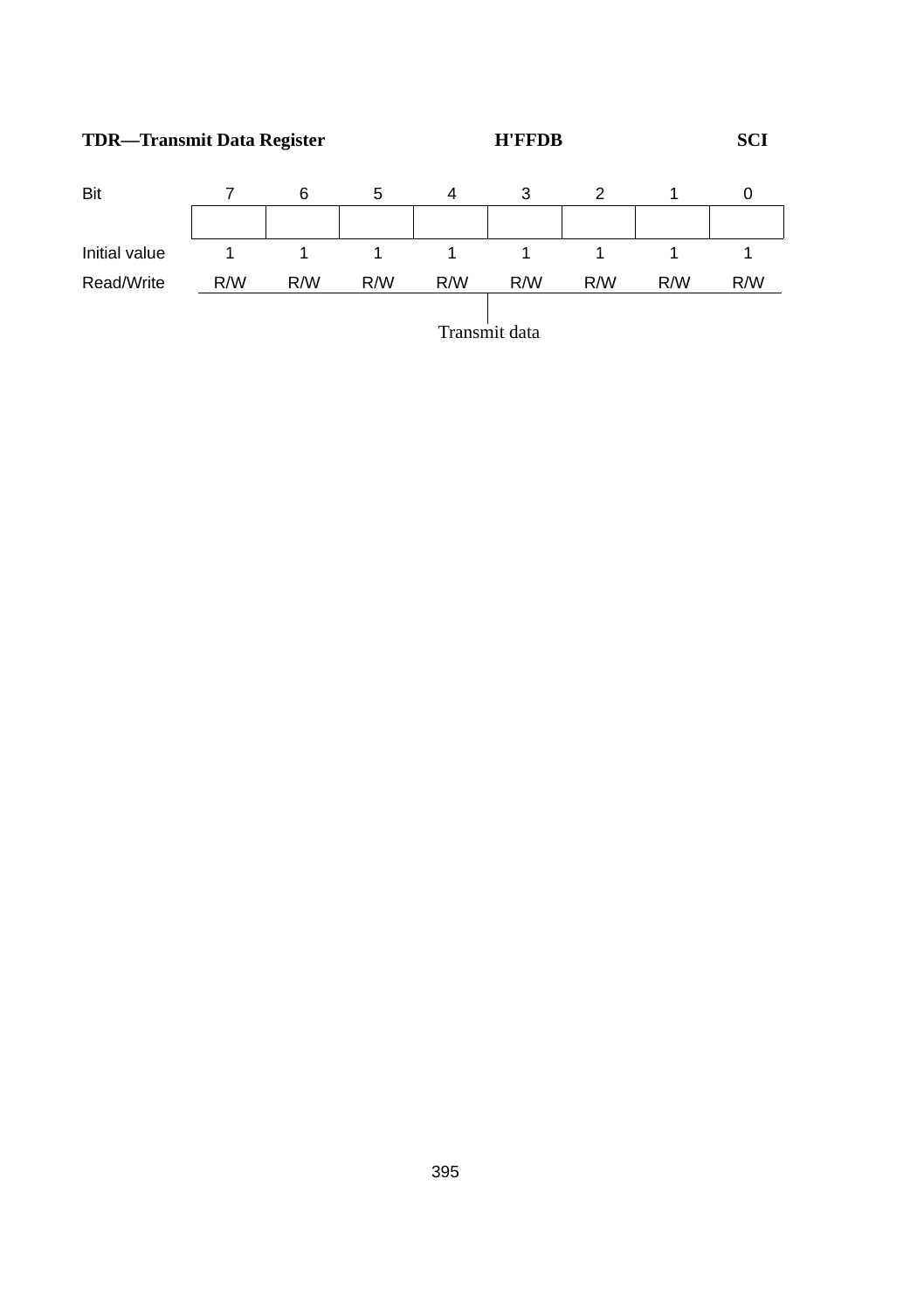

\* Only writing of 0 to clear the flag is enabled.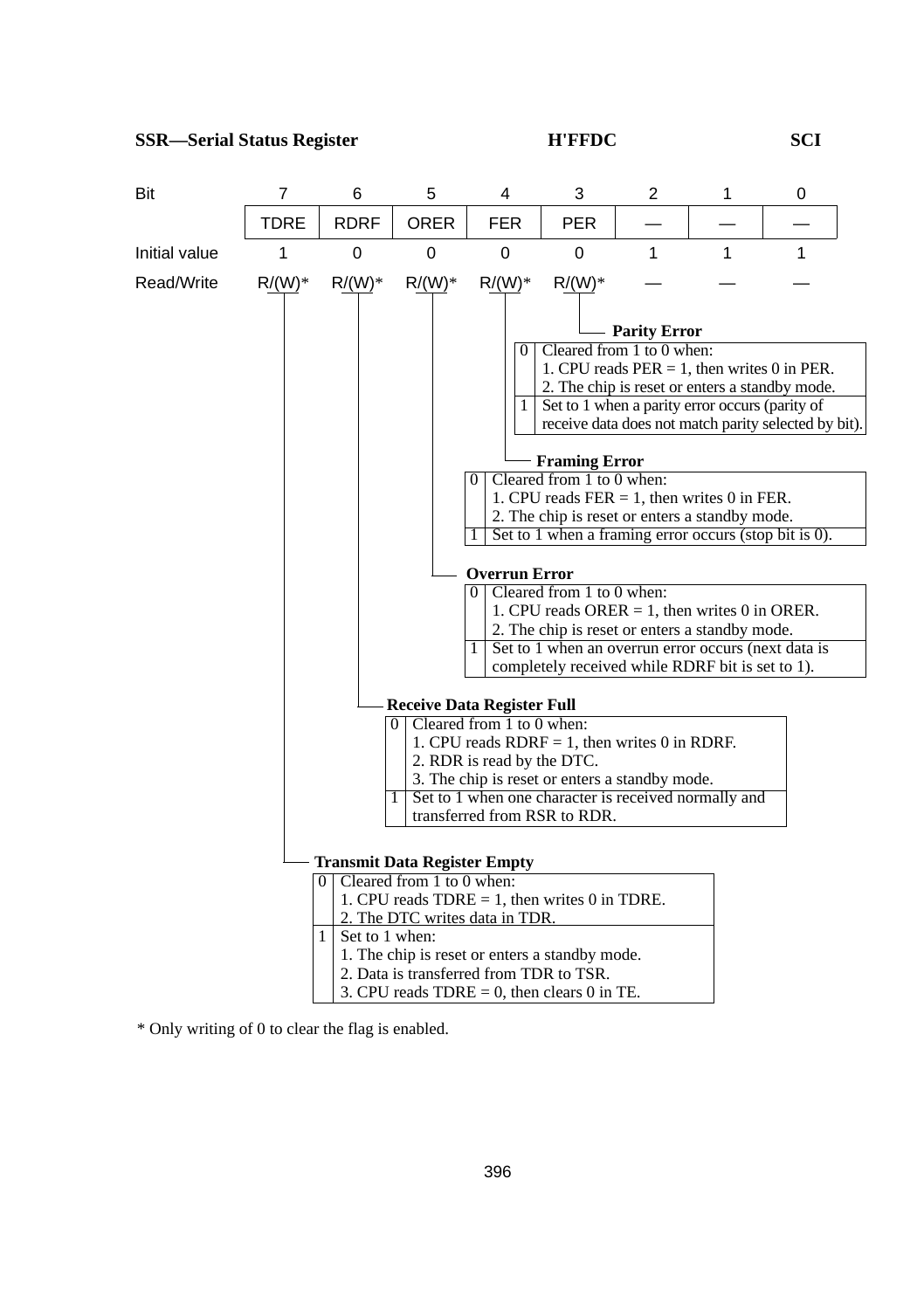**RDR—Receive Data Register H'FFDD SCI** 

| Bit                                                                          | $\overline{7}$  | 6               | 5               | 4                                            | 3                  | $\overline{c}$  | 1               | 0               |  |
|------------------------------------------------------------------------------|-----------------|-----------------|-----------------|----------------------------------------------|--------------------|-----------------|-----------------|-----------------|--|
|                                                                              |                 |                 |                 |                                              |                    |                 |                 |                 |  |
| Initial value                                                                | $\Omega$        | $\mathbf 0$     | $\Omega$        | 0                                            | $\Omega$           | $\Omega$        | $\Omega$        | $\Omega$        |  |
| Read/Write                                                                   | R               | R               | R               | R                                            | R                  | R               | R               | R               |  |
|                                                                              |                 |                 |                 |                                              | Receive data       |                 |                 |                 |  |
| ADDRn (H)-A/D Data Register n (High)<br>H'FFE0, H'FFE2, H'FFE4, H'FFE6       |                 |                 |                 |                                              | $(n = A, B, C, D)$ |                 |                 | A/D             |  |
| Bit                                                                          | $\overline{7}$  | 6               | 5               | 4                                            | 3                  | $\overline{2}$  | 1               | 0               |  |
|                                                                              | AD <sub>9</sub> | AD <sub>8</sub> | AD <sub>7</sub> | AD <sub>6</sub>                              | AD <sub>5</sub>    | AD <sub>4</sub> | AD <sub>3</sub> | AD <sub>2</sub> |  |
| Initial value                                                                | 0               | 0               | 0               | 0                                            | 0                  | 0               | 0               | 0               |  |
| Read/Write                                                                   | R               | R               | R               | R                                            | R                  | R               | R               | R               |  |
|                                                                              |                 |                 |                 | Upper 8 bits of 10-bit A/D conversion result |                    |                 |                 |                 |  |
| <b>ADDRn (L)—A/D Data Register n (Low)</b><br>H'FFE1, H'FFE3, H'FFE5, H'FFE7 |                 |                 |                 |                                              | $(n = A, B, C, D)$ |                 |                 | A/D             |  |
| Bit                                                                          | 7               | 6               | 5               | 4                                            | 3                  | 2               | 1               | 0               |  |
|                                                                              | AD <sub>1</sub> | AD <sub>0</sub> |                 |                                              |                    |                 |                 |                 |  |
| Initial value                                                                | $\Omega$        | $\mathbf 0$     | $\mathbf 0$     | $\Omega$                                     | $\Omega$           | $\Omega$        | $\Omega$        | 0               |  |
| Read/Write                                                                   | R               | R               | $\mathsf{R}$    | R                                            | $\mathsf{R}$       | $\mathsf{R}$    | R               | R               |  |
| - Lower 2 bits of 10-bit A/D conversion result                               |                 |                 |                 |                                              |                    |                 |                 |                 |  |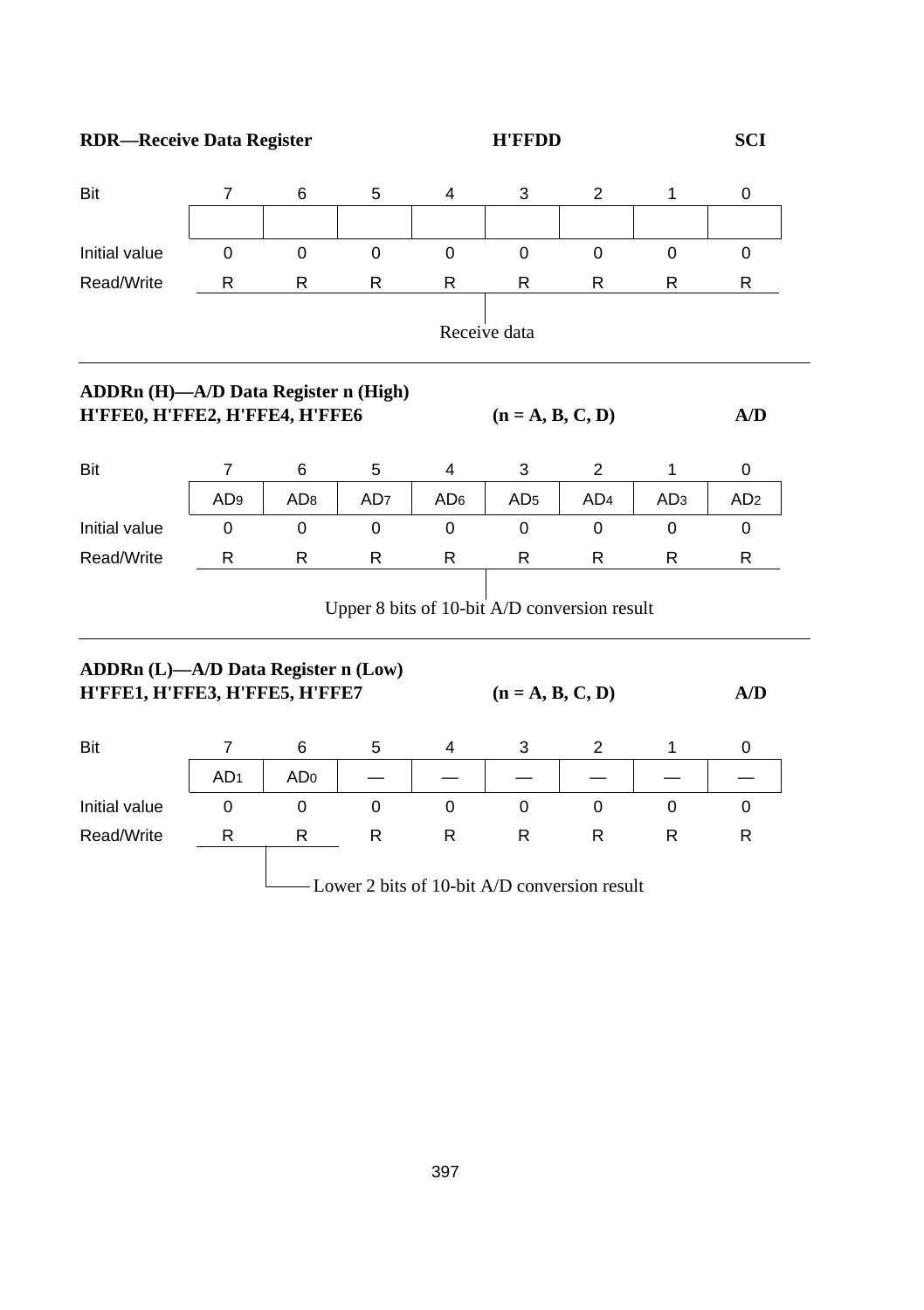

\* Only writing of 0 to clear the flag is enabled.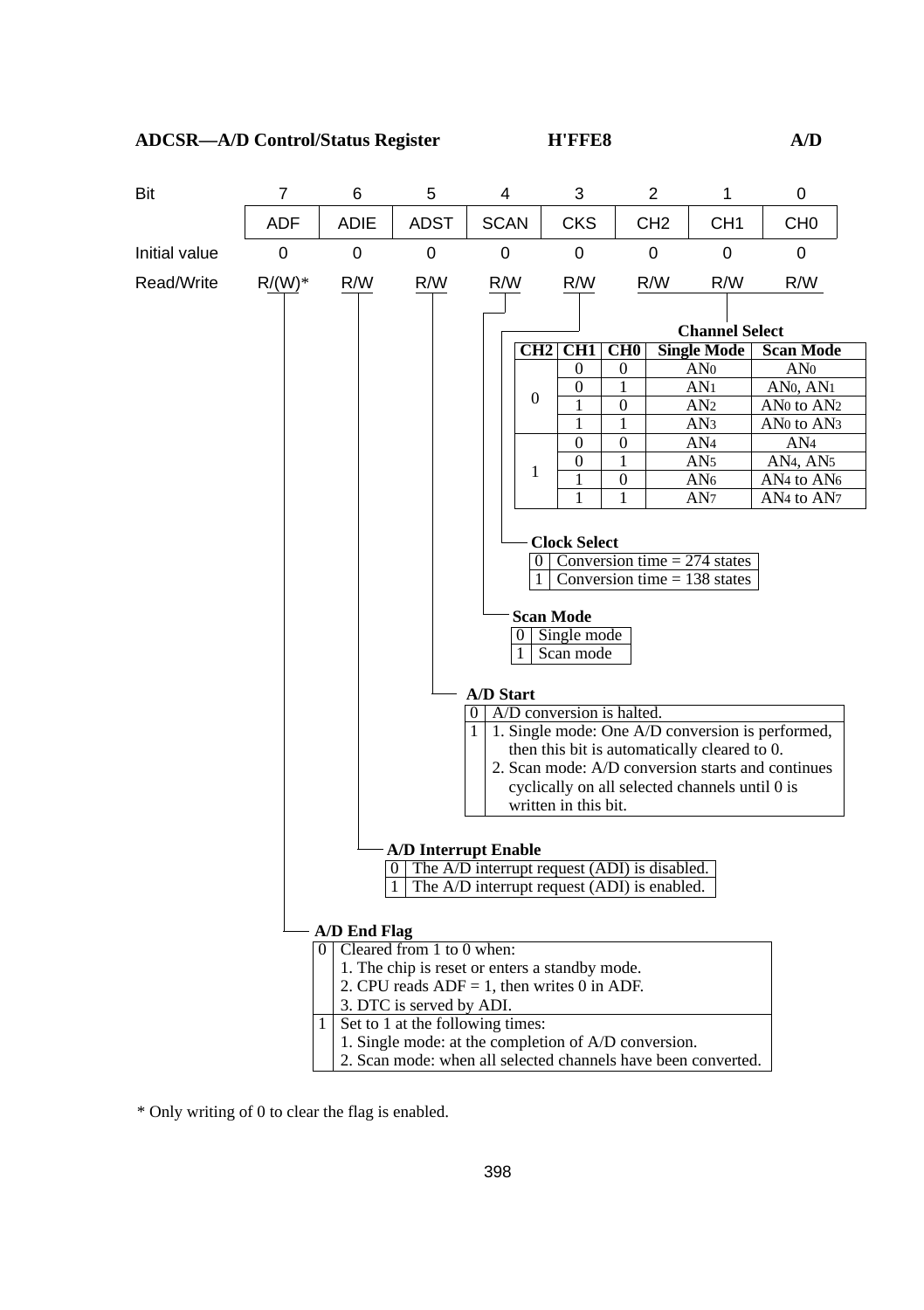

- \*2 Write address
- \*3 Only writing of 0 to clear the flag is enabled.
- \*4 Times in parentheses are the times for TCNT to increment from H'00 to H'FF and change to H'00 again when  $\phi = 10$ MHz.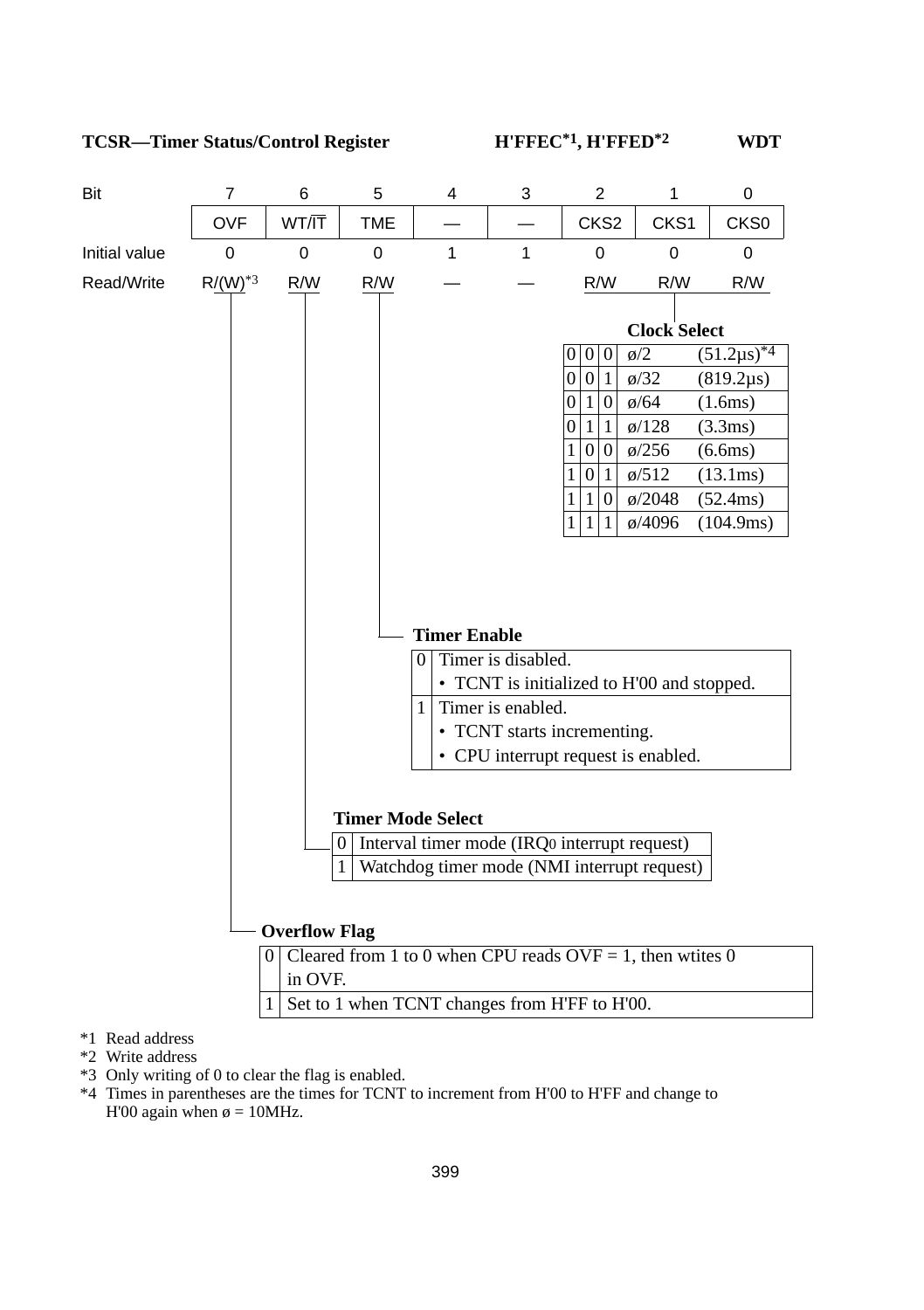**TCNT—Timer Counter TOMB TOWARD H'FFED WDT** 

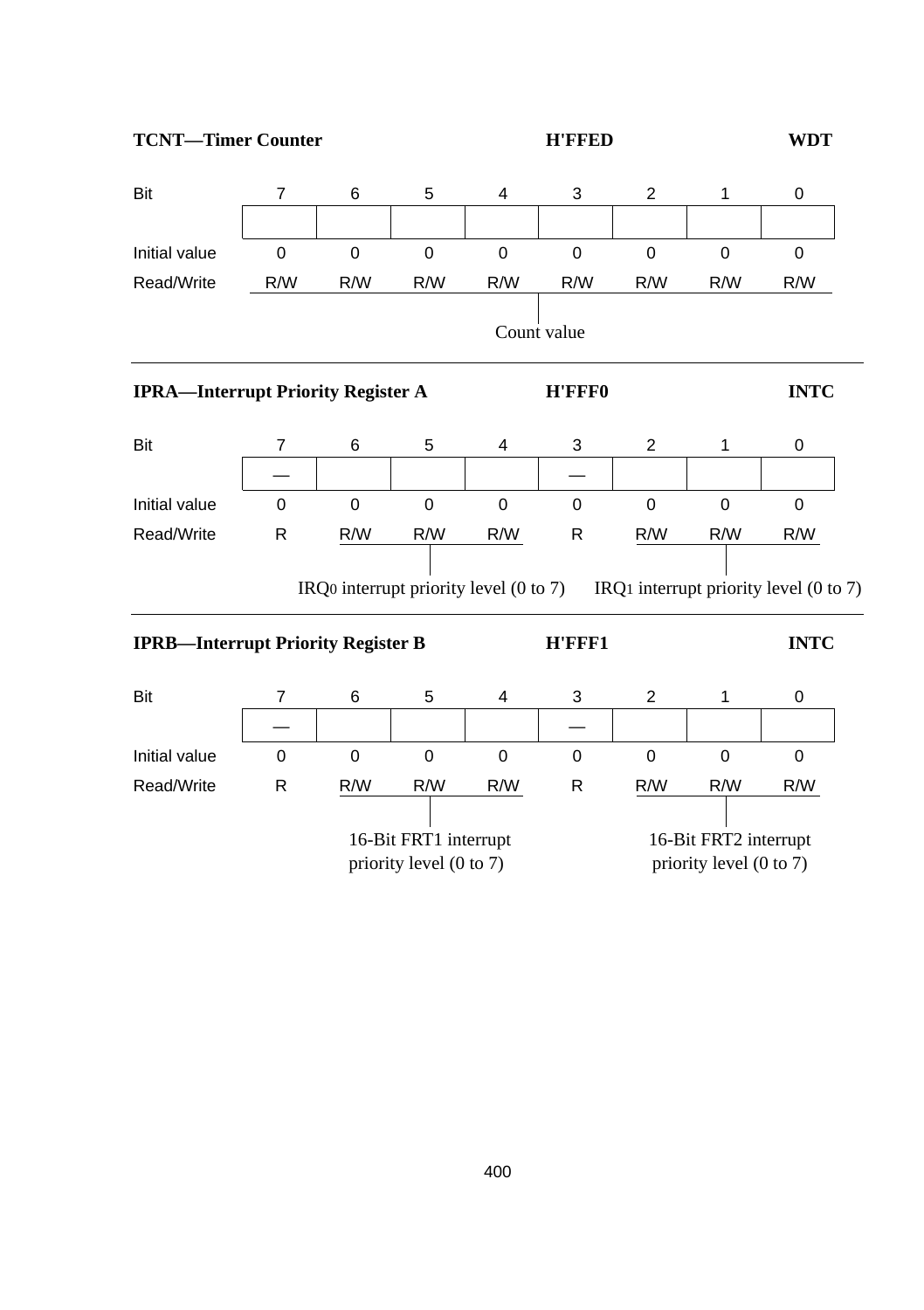

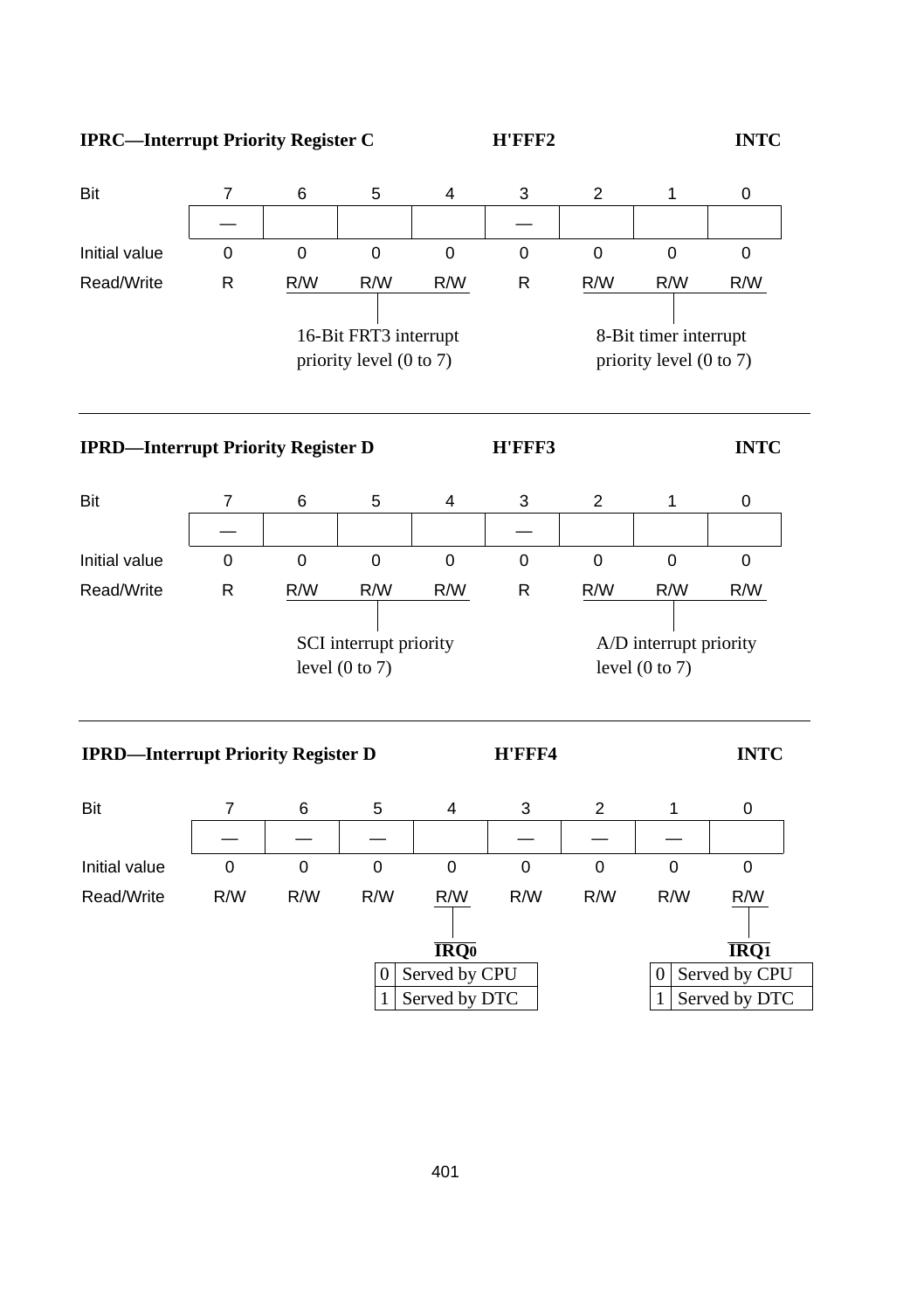**DTEB—Data Transfer Enable Register B H'FFF5 INTC**

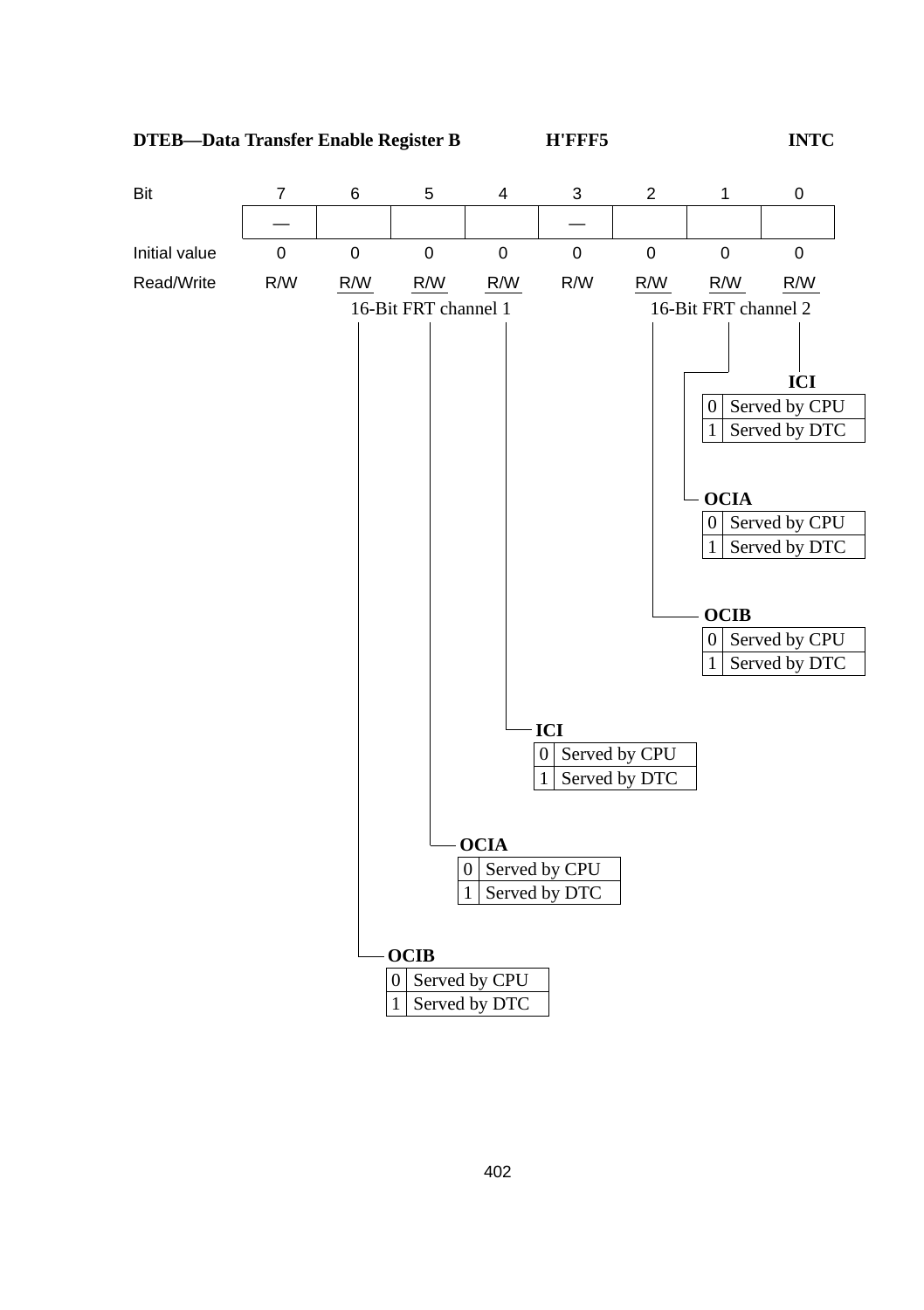**DTEC—Data Transfer Enable Register C H'FFF6 INTC**

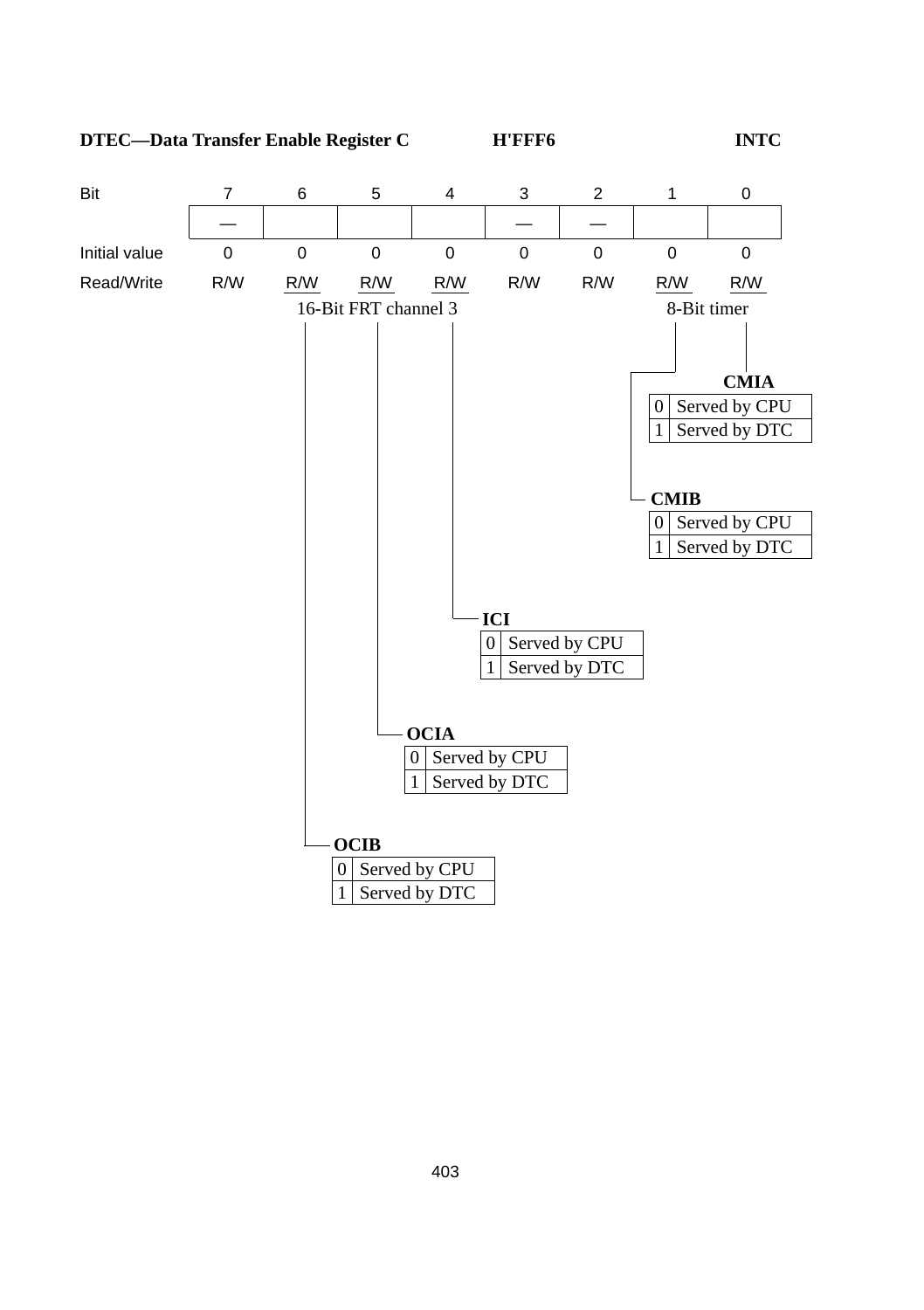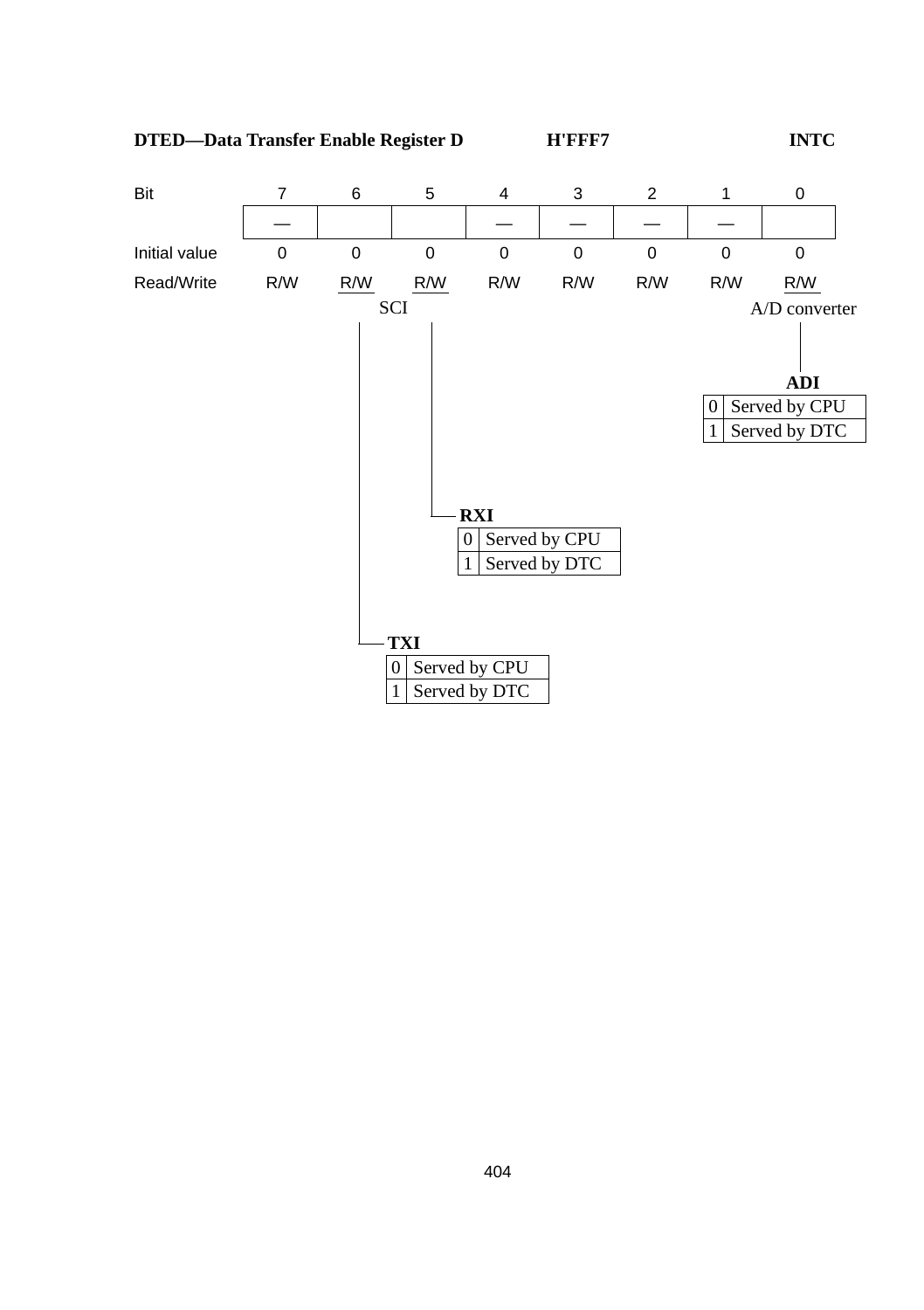**WCR—Wait-State Control Register H'FFF8 WSC**

| Bit           | 7 | 6 | 5 | 4 | 3    | 2                  |                    | 0                              |
|---------------|---|---|---|---|------|--------------------|--------------------|--------------------------------|
|               |   |   |   |   | WMS1 | WMS0               | WC1                | WC0                            |
| Initial value | 1 |   | 1 | 1 | 0    | 0                  |                    |                                |
| Read/Write    |   |   |   |   | R/W  | R/W                | R/W                | R/W                            |
|               |   |   |   |   |      |                    |                    |                                |
|               |   |   |   |   |      |                    |                    | Wait Count 1 and 0             |
|               |   |   |   |   |      |                    |                    | $ 0 0 $ No wait states (Tw)    |
|               |   |   |   |   |      |                    | are inserted.      |                                |
|               |   |   |   |   |      | $\Omega$           |                    | 1 Wait states are inserted.    |
|               |   |   |   |   |      | $\Omega$           |                    | 2 Wait states are inserted.    |
|               |   |   |   |   |      |                    |                    | 3 Wait state is inserted.      |
|               |   |   |   |   |      |                    |                    |                                |
|               |   |   |   |   |      |                    |                    | Wait Mode Select 1 and 0       |
|               |   |   |   |   |      |                    |                    | $ 0 0 $ Programmable wait mode |
|               |   |   |   |   |      | 0 <br>$\mathbf{1}$ |                    | No wait states are inserted,   |
|               |   |   |   |   |      |                    |                    | regardless of the wait count.  |
|               |   |   |   |   |      | $\Omega$           | Pin wait mode      |                                |
|               |   |   |   |   |      |                    | Pin auto-wait mode |                                |